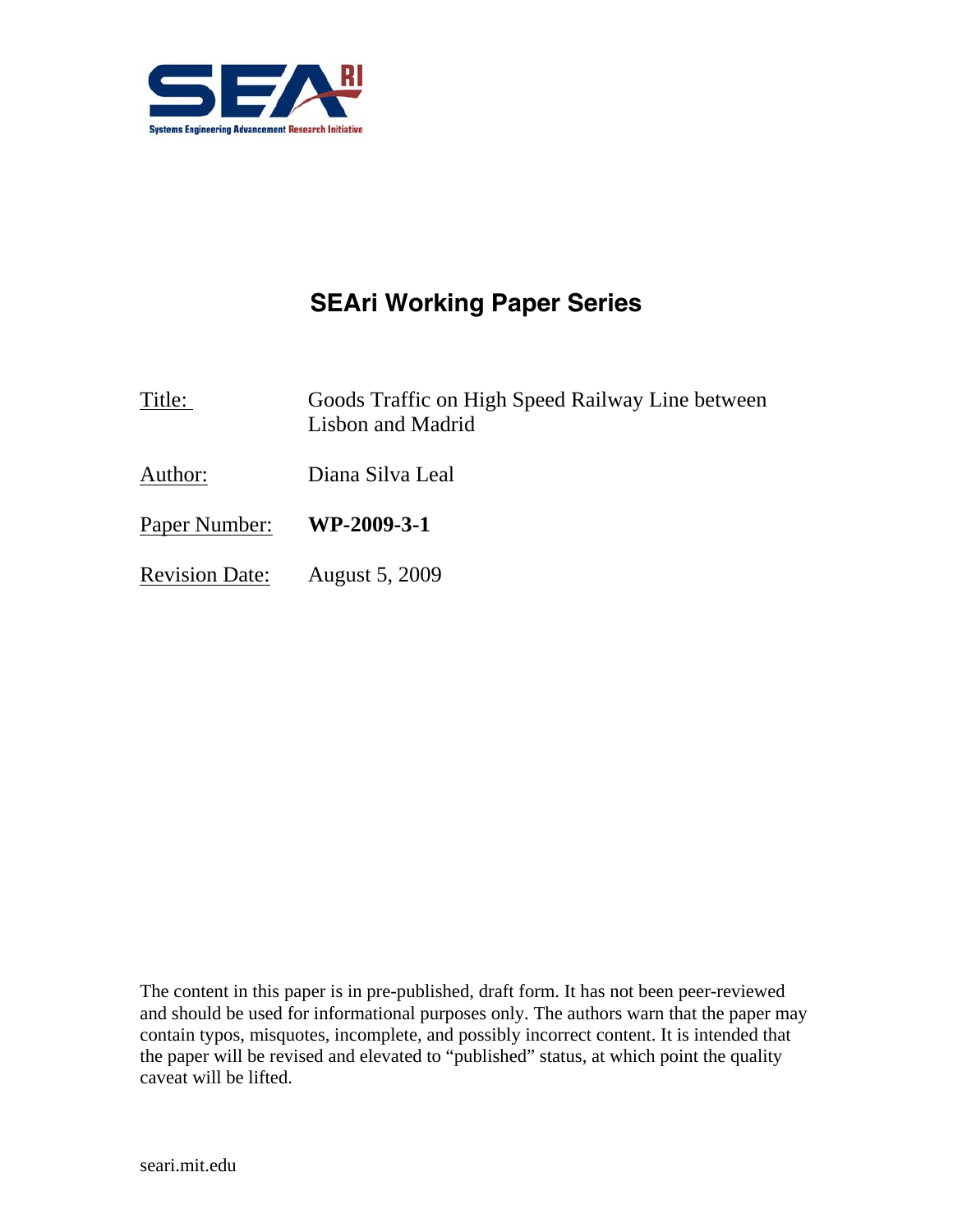## **GOODS TRAFFIC ON HIGH SPEED RAILWAY LINE BETWEEN LISBON AND MADRID**

Diana Silva Leal\* \*Department of Civil Engineering, University of Coimbra, Portugal diana@dec.uc.pt

**Abstract** Evaluation of different alternatives within the same transport mode is necessary for the identification of the "best" or most "preferable" means. Evaluation of alternative modes is necessary while looking for a "preferable" transport option in markets, where competition and complementarities may take place.

**Keywords** High Speed Rail, Conventional Rail, Portugal, MATE

## **1. INTRODUCTION**

Mobility of persons and goods is an essential component for the competiveness of European services. Mobility is also an essential citizen's right. The goal of the European Union's sustainable transport policy is to ensure that our transport systems meet society's economical, social and environmental needs, as highlighted by the mid‐term review of the 2001 White Paper (EC, 2001).

Investing in high speed rail is a central planning decision. The national government decides on the introduction of a new rail technology which will allow trains running at a average speed of 300‐350 kilometers per hour (though the average commercial speed is substantially below the maximum technical feasible speed). At the beginning of 2008, there were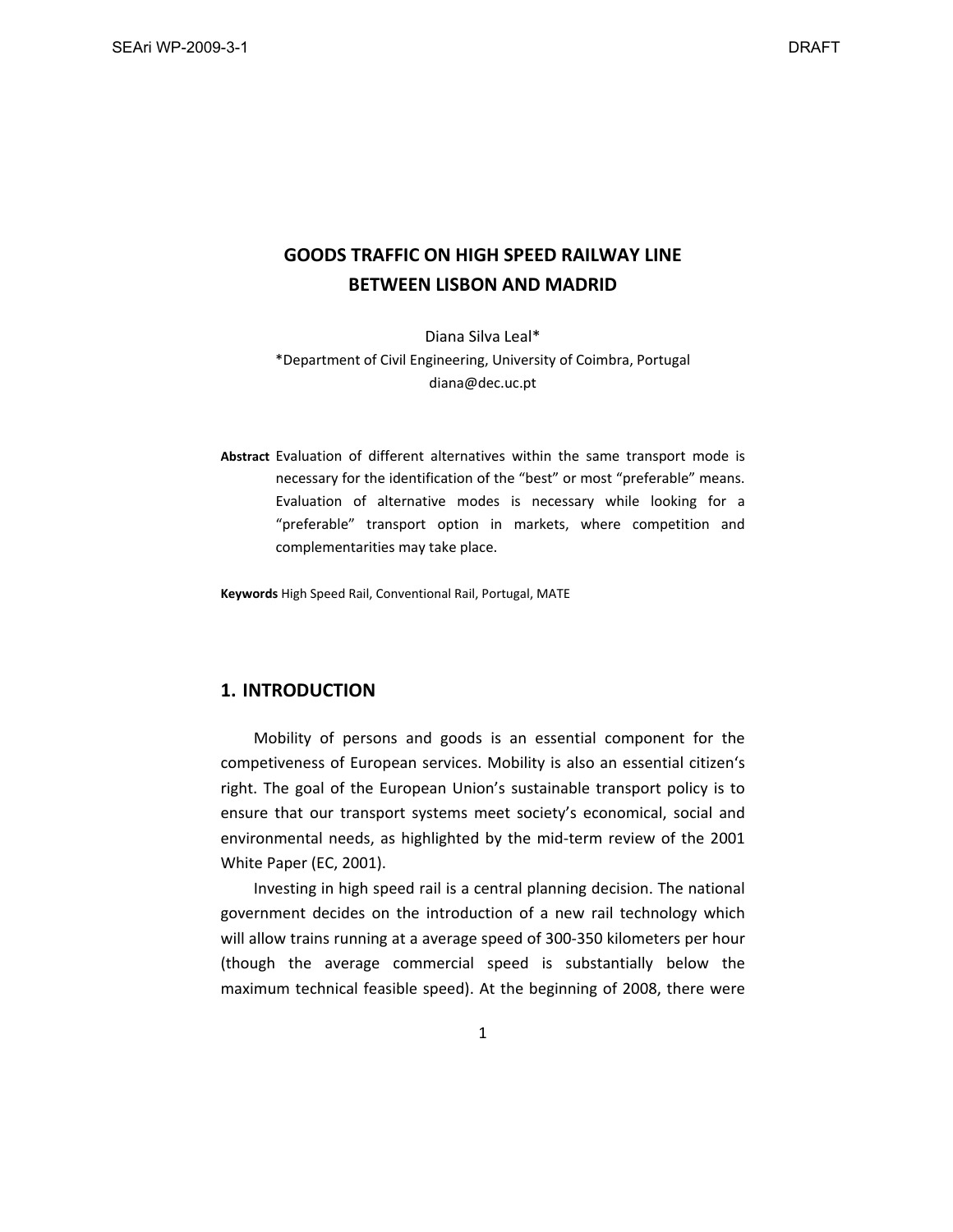about 10000 kilometers of new high speed lines in operation around the world and in total (including upgraded conventional tracks), more than 20000 kilometers of worldwide rail networks that were devoted to providing high speed services. (Rus, 2008)

In the past decades, the planning and development of transport systems had become a very complex task. In particular, dealing with diverse and conflicting technical, technological, operational, socio‐ economical and environmental objectives – widening the range of possible solutions and involving numerous participants in the decision-making process (Janic, 2003) (Guiliano, 1985) (Haimes, 1985) (Speling, 1984). Some of the very complex transport projects with respect to decision‐making have been the high-speed transport systems in Europe. These systems are represented by the high speed rail. The decision‐ making process in this system has been complex for various reasons:

 High speed transport systems have been expected to both compete and collaborate with each other, particularly in high‐density transports market‐corridors, taking into consideration, their integration in the Trans‐European Transport Networks (TENs) (EC, 1998a) (EC,1998b);

• High speed transport systems have been expected to significantly affect the micro‐ and macro‐spatial, socio‐economical and political development of a particular region across Europe;

 High speed transport systems have particularly been expected to enhance future globalization, internalization and integration of regional and national economies and societies;

• High speed transport systems have been identified as promising options for a further sustainable development of the European transport sector in terms of an increase in safety and security and reduction of air pollution, noise and land‐use on the one hand and support for a growing transport demand on the other.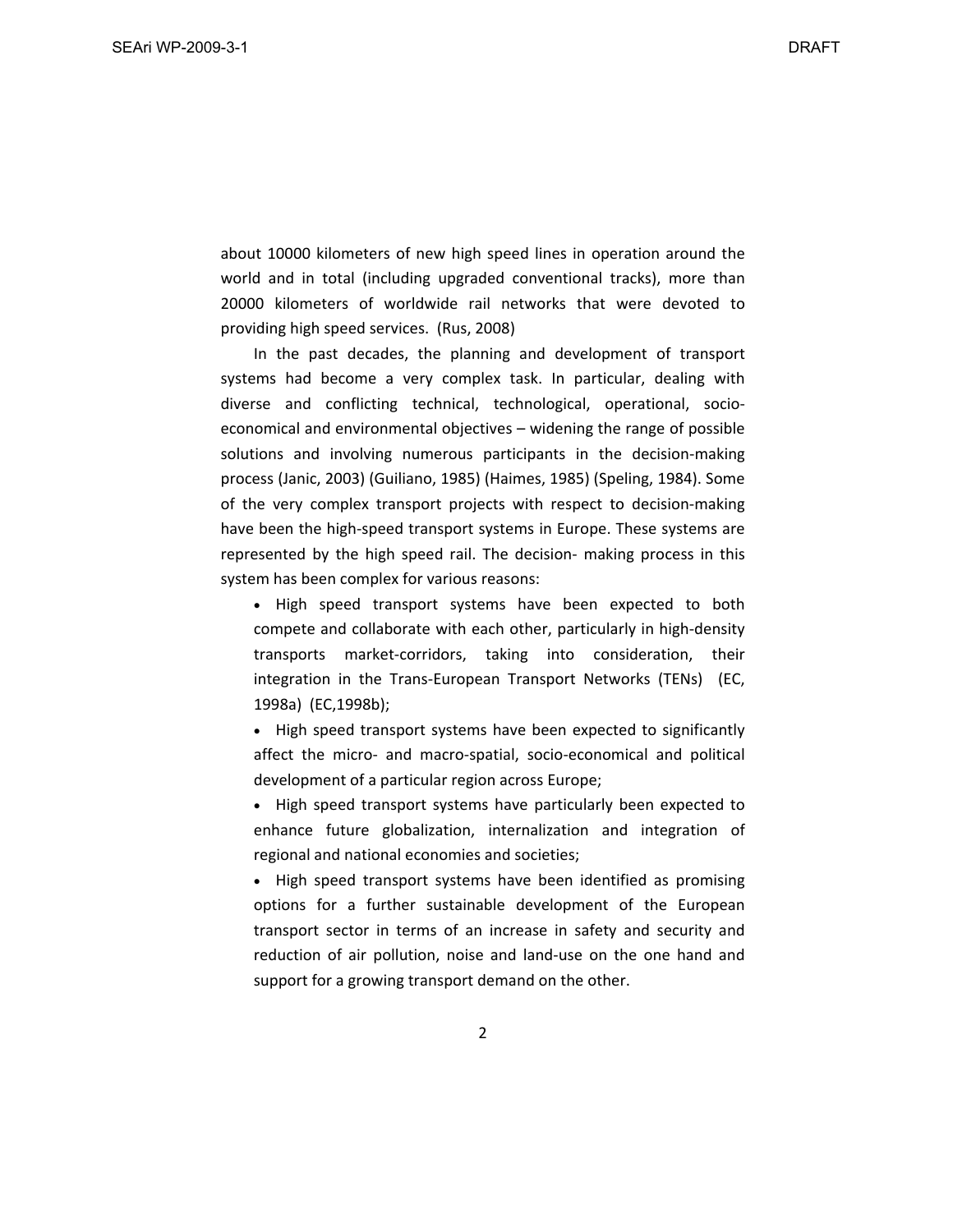The Trans‐European Network (TEN‐T) plays a crucial role in securing the free movement of passengers and goods in the European Union.

Different methodologies may be applied to evaluate alternatives, in order to have the most properly answer regarding the complexity of this means of transport. High speed systems operated with different transport modes. Such an evaluation may be carried out for existing (operating) and non‐existing (planned) alternatives.

The main objective of this paper is to discuss some characteristics of a methodology applied to the study of the line Lisbon‐Madrid to deliver freight on a high speed rail system.

The main scope of this study began with the following questions: is it feasible for the sea port of Sines to perform the role of an important sea port hub for the Iberian Peninsula? Is it reasonable to introduce traffic merchandise on high speed rail lines in technical and economical terms? This analysis will be done, in first approach, by the use of MATE (Multi‐ Attribute Tradespace Exploration) analysis to a simplistic formulation of the problem. The analysis is intended to be expanded within the PhD work that will be done in the next two years using more and better information about all of the features and organizations involved.

The structure of this paper is as follows: Chapter 2 provides a brief overview of high speed rail in Europe. Chapter 3 provides an overview of selected case study for mixed use high speed rail in Portugal. Chapter 4 introduces the concept of MATE and its applicability in this case study. Chapter 5 summarizes the preliminary insights and suggests future work. Chapter 6 lists references from the main text.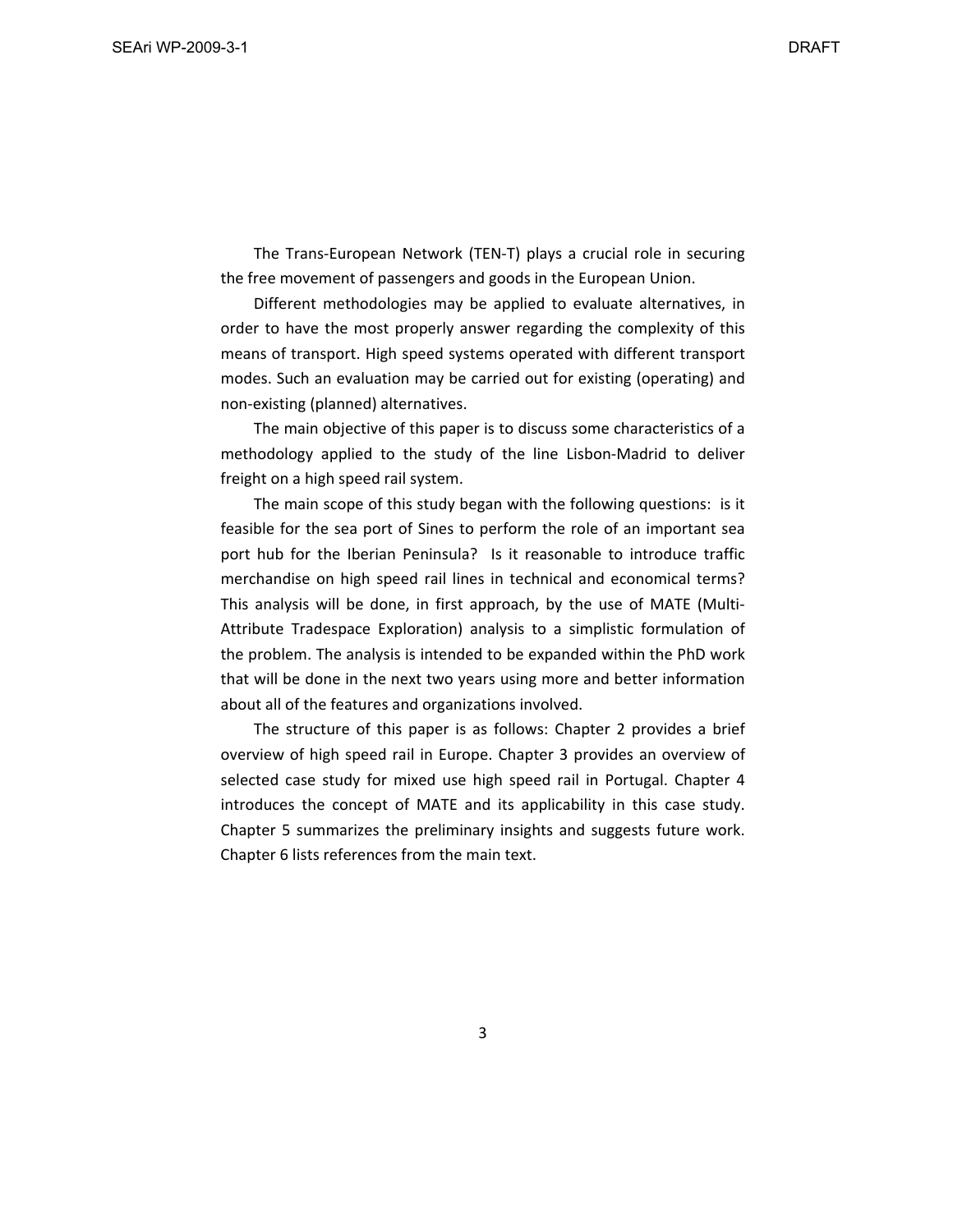## **2. HIGH SPEED RAIL IN EUROPE**

High speed rail is currently regarded as one of the most significant technologies in transportation development in the second half of the  $20<sup>th</sup>$ century.

Railway technology is particularly popular in the European Union. High speed rail projects of the European member's countries are financially supported by the European Commission. "Revitalizing the Railways" (EC, 2001) is the new motto in European Transport policy. Both introducing competitive railway industry and giving priority to public investment in the rail network (Rus, 2008). The  $7<sup>th</sup>$  Research Framework Programme, covering the from 2007 to 2013, is an opportunity for the European Union to match its research policy to its ambitions in terms of economical and social policy by consolidating the European Research Area. In order to achieve this objective, the Commission hopes to increase the European Union's annual spending on research, thereby generating more national and private investment in this field. The Cooperation Programme aims at stimulating cooperation and improving links between industry and research within a transnational framework. The aim is for Europe to gain and consolidate leadership in key research areas. The program will have nine themes, which are to be managed autonomously, but will be complementary in terms of implementation. One of them is related to rail transport. (EU, 2007)

Investing in high speed rail is one of the front line actions to revitalize the railways. The ultimate objective is to change modal split in passenger transport, with the aim of reducing congestion, accidents and environmental externalities.

High speed rail trains require high speed infrastructures, meaning that new dedicated tracks need to be built at a cost substantially higher than the conventional rail line. Infrastructure maintenance cost is similar to the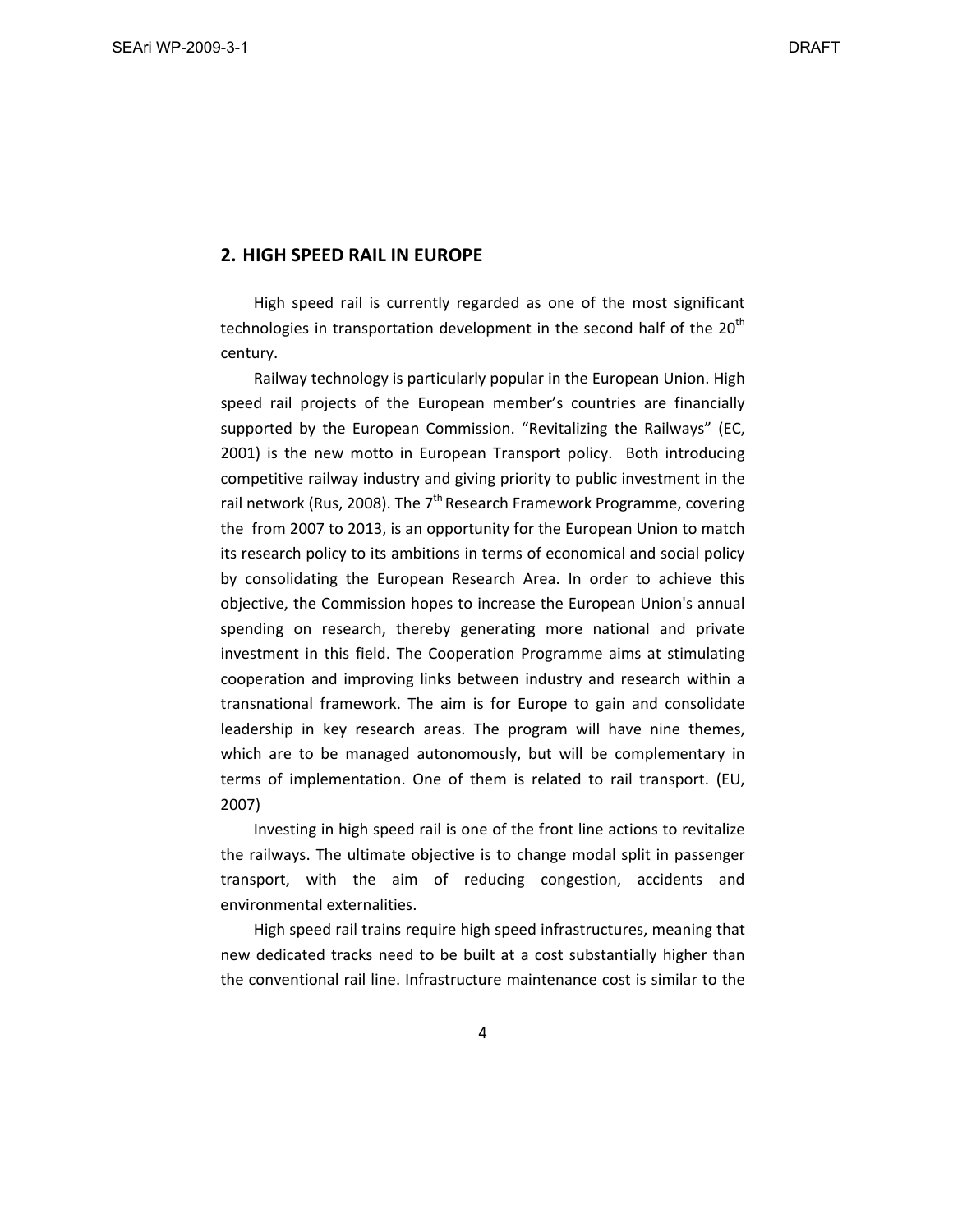conventional rail line, however, the building cost and the acquisition operation and maintenance cost of specific rolling stock make this transport alternative an expensive option.

The profitability of the high speed rail is very sensitive to the full price that is incurred when there is a need to choose between different alternatives. Before high speed rail is introduced, various options have to be looked at, such as road viability and air transport which are clearly chosen in viability to distance. This mode of transport competes with air and road transport within some very specific distances and it is also considered as a substitute to feeder air services and to main hub airports (Banister & Givoni, 2006). High speed rail investment competes with car in distances up to 300 kilometers and with air in the range of 300‐600 kilometers. These distances are coarse references as the particular conditions of accessibility (access and egress time, parking conditions, security control, etc.) are frequently more easily determined than the travel time itself.

The construction of a safe, modern and integrated railway network is one of European Union's major priorities. Economical integration and rapid growth in trade have transformed the European Union needs.

In order to service this integrated market, railways must become more competitive and offer high‐quality and door‐to‐door services without being restricted to national borders. All in all, at the end of the 1980's emerged the idea of Trans‐European Networks (TEN), in connection with the proposed integrated single market. Figure 1 shows the European ambitions with regard to shortening travel times inside Europe. The introduction of high speed rail services results in spatial and socio-economical impacts. This figure shows the European rail network and train travel time in 1993, 2010 and 2020, after the implementation of the high speed network.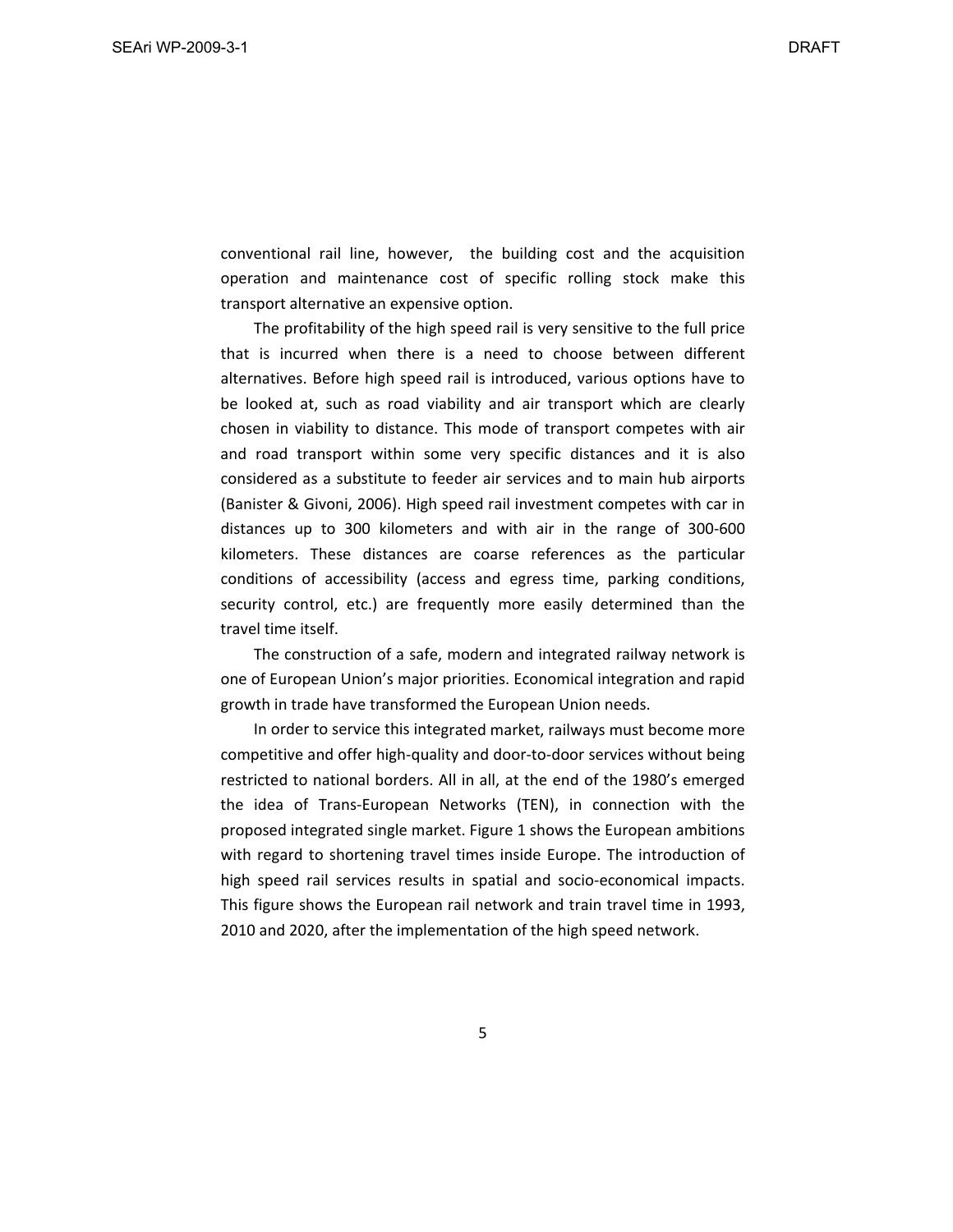

Figure 1 ‐ Trans‐European Network (Vickerman, 1997)

European policymakers believed that it made little sense to talk about an integrated market, with freedom of movement of goods, people and services, without providing transportation, energy and telecommunications networks that linked the regions making up that market. Furthermore, they believed that construction of these networks would help economic growth and employment (EC, TEN‐T Network, 2009).

The TEN‐Transportation (TEN‐T) guidelines included a list of 30 priority projects which were declared to be of European interest. In these projects are included all means of transport and it is expected to decrease the average "distance" between European Capitals, which calls for a wider high-speed network. The main goal is to improve cohesion competitiveness and market with freedom of movements for goods, people and services but also relieving congestion of the main European axis.

Nowadays there are high speed rail services in more than 15 countries (figure 2), and the network is still growing at a very fast pace in many more: it is expected to reach 25000 kilometers of new lines by 2020 (UIC, 2005a).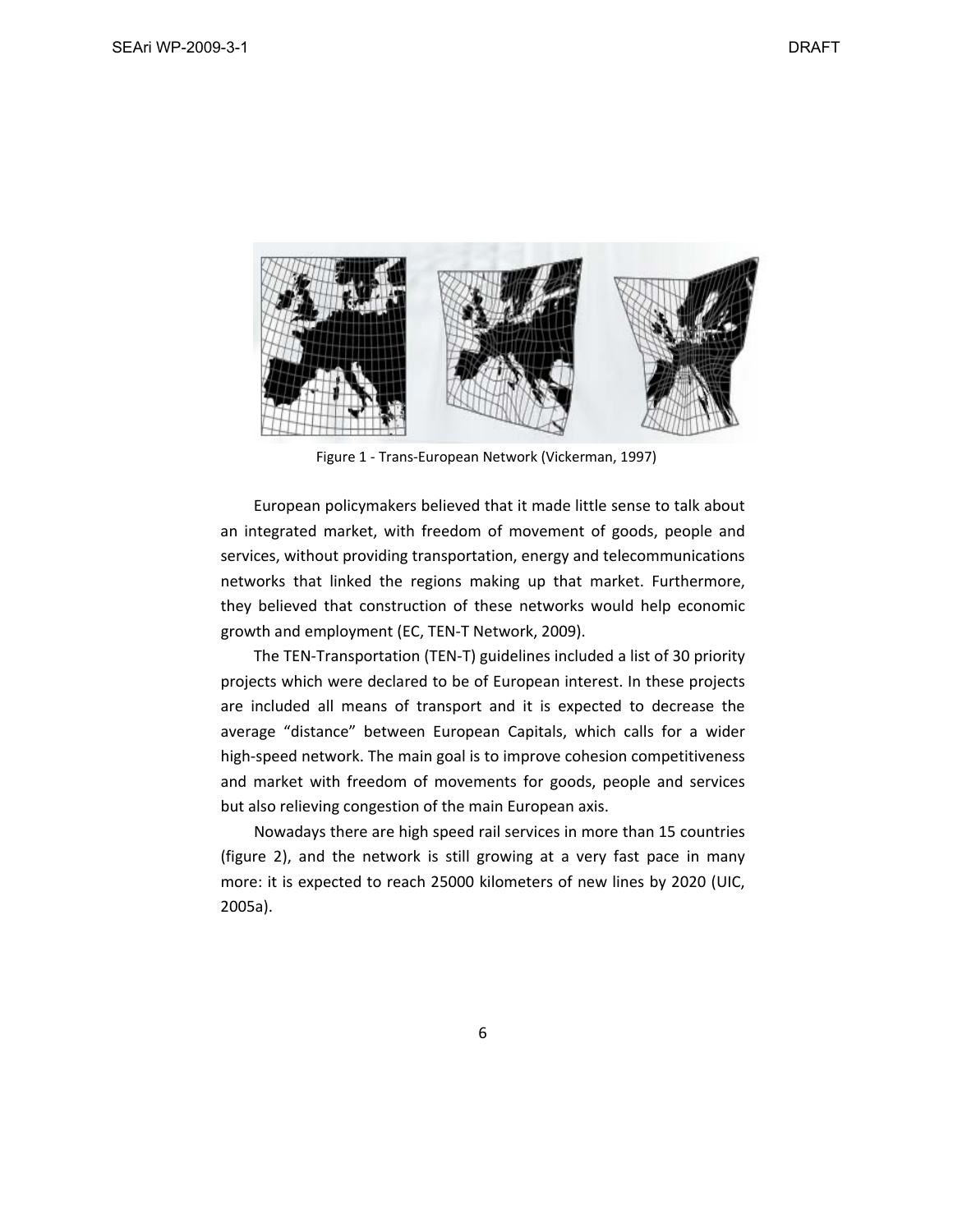

Figure 2 ‐ HSR Network 2020 (UIC)

## **2.1. HSR definition**

The rail industry considers "high speed" just a technical concept related to the maximum speed that could be reached by trains running on a particular track segment. The European Council Directive 96/48 specifically established that the high speed infrastructure comprised three different types of lines:

 Specially built high speed lines equipped for speeds generally equal to or greater than 250km/h;

 Specially upgraded conventional lines, equipped for speeds in the order of 200km/h;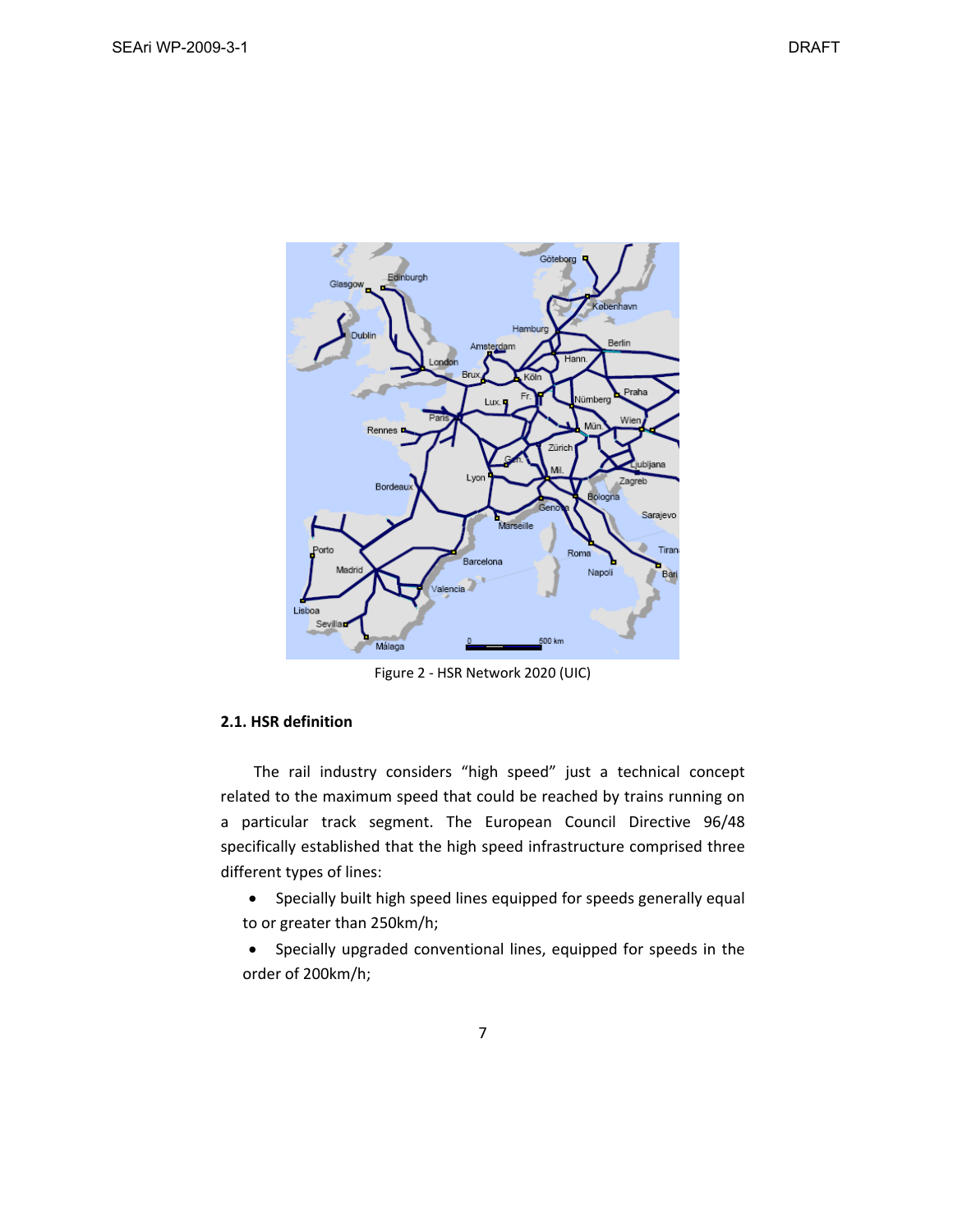• Specially upgraded conventional lines, which have special features as a result of topographical, relief or town‐planning constraints, in which the speed must be adapted to each case (less than 200km/h).

However, speed has not always been the best indicator for the characterization of a high speed system, since commercial speed in many services is often limited due to urban areas or topographical constraints.

Although high speed rail share the same basic engineering principles as conventional railways – both are based on the fact that rail provides a very smooth and hard surface in which the wheels of the train may roll with a minimum of friction and energy consumption  $-$  they have also technical differences. For example, from the operational point of view, their signaling systems are completely different: whereas traffic on conventional tracks is still controlled by external (electronic) signals together with automated signaling systems, the communication between a running HSR train and the different blocks of tracks is usually fully in cab‐ integrated, which removes the need for drivers to see lineside signals (Campos, Rus, & Barrón, 2007).

#### **2.2. Freight in Europe**

The lack of quality assurance for freight services, particularly for international services involving several railway undertakings on the same route, has a negative impact on the attractiveness of rail transport. This includes poor interoperability, lack of mutual recognition of rolling stock and products, weak coordination of infrastructure and interconnection of systems, and the problem of single wagon loads (EC, Transport, 2007).

According to the European Commission, these problems explain why rail market share has been steadily declining. In effect, between 1995 and 2005, rail freight increased slower than average transport growth. It was even slightly lower than freight development in inland waterways.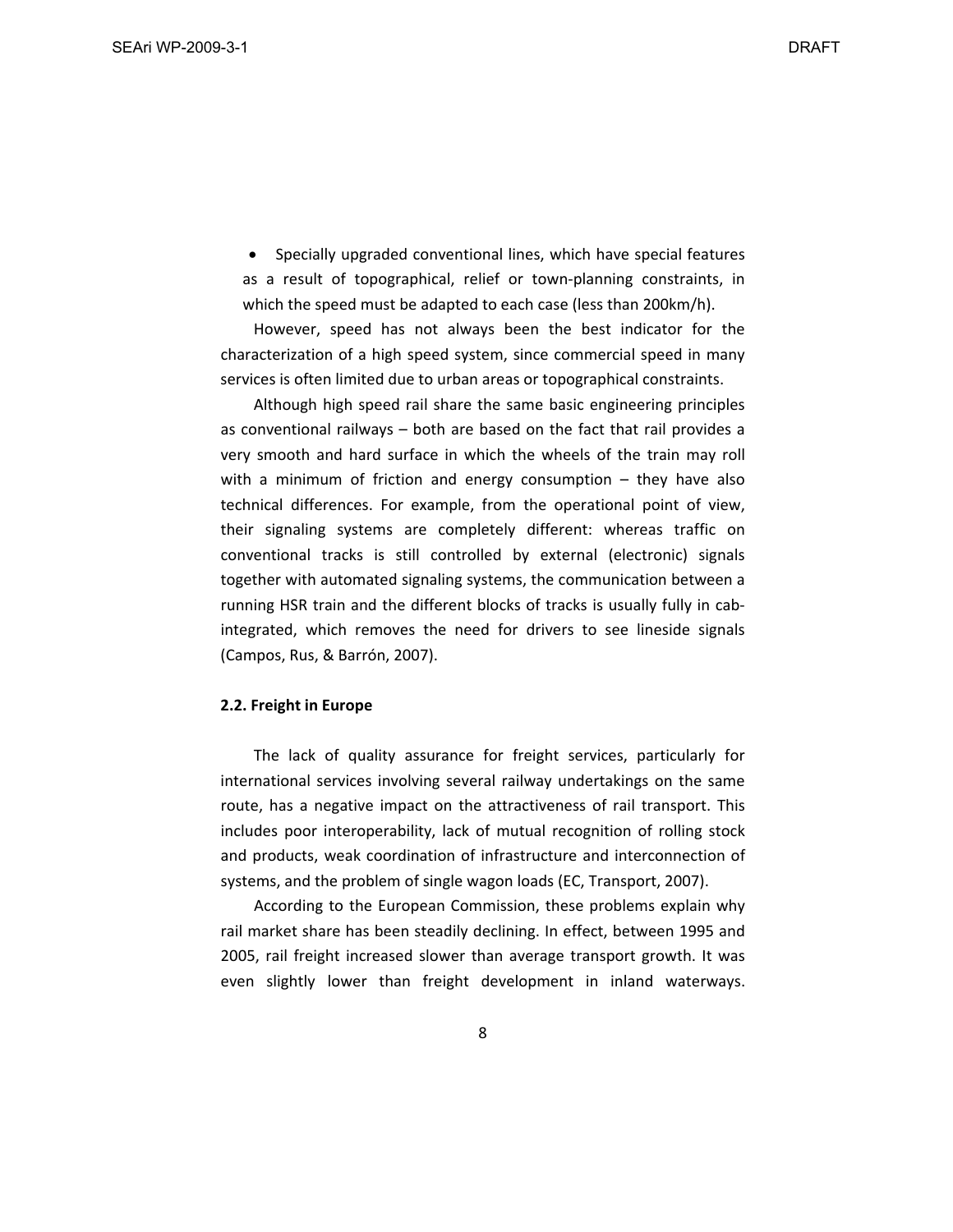According to the Commission, this aversion to rail transport is due above all, to reliability and quality problems. Significant progress has been made in recent years in generally revitalizing the railways. Many of the obstacles in the way of an integrated European railway area have been gradually removed, for instance, the high‐speed networks of Thalys and Eurostar, or the creation of corridors for freight services, such as the one between Rotterdam and Genoa (Eurostat, 2007).

However, European railways still face considerable challenges if they are to maintain their current share of total traffic volume (passengers and freight), and increase in medium term. The opening of rail freight markets, based either on community legislation or national initiatives, has resulted in increased market entry in recent years, although on a very modest scale. However, in the area of rail passenger transport the opening up of the market is still far from reality. In the long term, competition should force an improvement in quality, but the actual process of opening up the European rail freight market is too slow.

The mixed high‐speed models, not only for passengers, but also for freight, allow a more intensive usage of high speed rail infrastructure. Since trains of significantly different speeds cause massive decreases in line capacity, mixed‐traffic lines are usually reserved for high speed passengers during the daytime, while freight trains run at night.

## **3. HSR IN PORTUGAL**

Portugal, following the steps of other European countries, will begin the construction of a new high speed line. To implement this project the Portuguese government empowered RAVE (Rede Ferroviária de Alta Velocidade, S.A.) with the development, coordination of project and studies necessary for the planning, construction, financing, provision and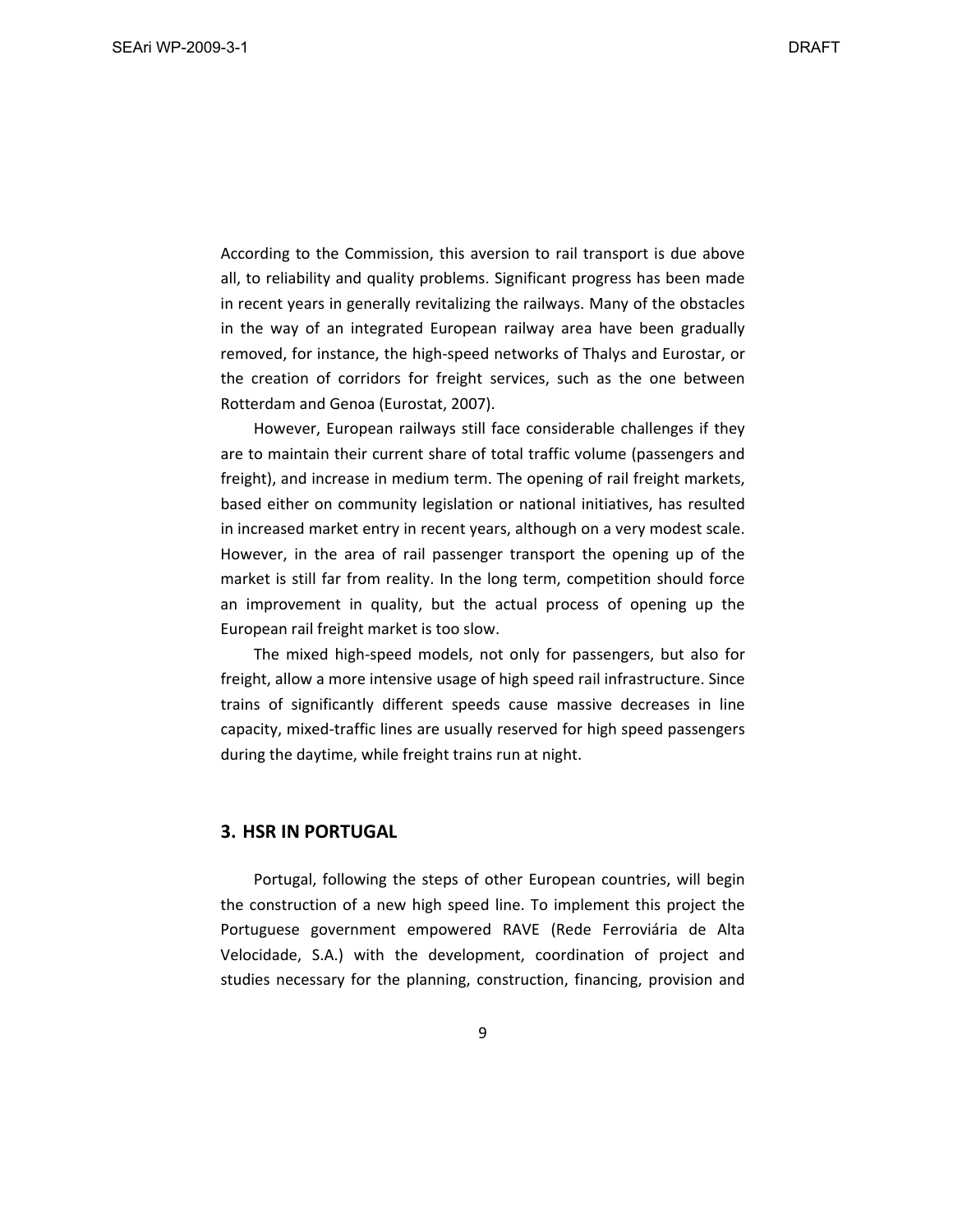operation of a high speed rail line in Portugal as well as the feasibility of a connection to the Spanish line in standard gauge (critical to integrate Portugal with the rest of Europe).

The development of a high speed rail is viewed as a structural element for country development that will contribute to country homogenization, country image and rail sector modernization. The high speed rail reverses the long term decline in rail transportation with a new product that is commercially profitable for average distance. The main purpose is to reduce travel time, increase reliability and comfort.

Until now freight is not a target revenue segment for HSR, it has been seen as a secondary strategy. Portugal wants to change this vision, and implement freight deliver on the Lisbon‐Madrid line.

The rail infrastructure in Portugal (figure 3), nowadays needs some improvements and rehabilitation. In this way it will be possible to improve a modern, sustainable and efficient means of transport, increase mobility and increment the competitiveness of its sea port, airports and logistical system. With this huge investment it will be possible to contribute to a better distribution both for freight and passengers, changing the current supremacy of roads. This new high speed line will also improve the internal connection and will represent the main bone of the Portuguese transport system. The new transport system will work together with the existing conventional line and roads, the principal sea and land ports and also with the national airports.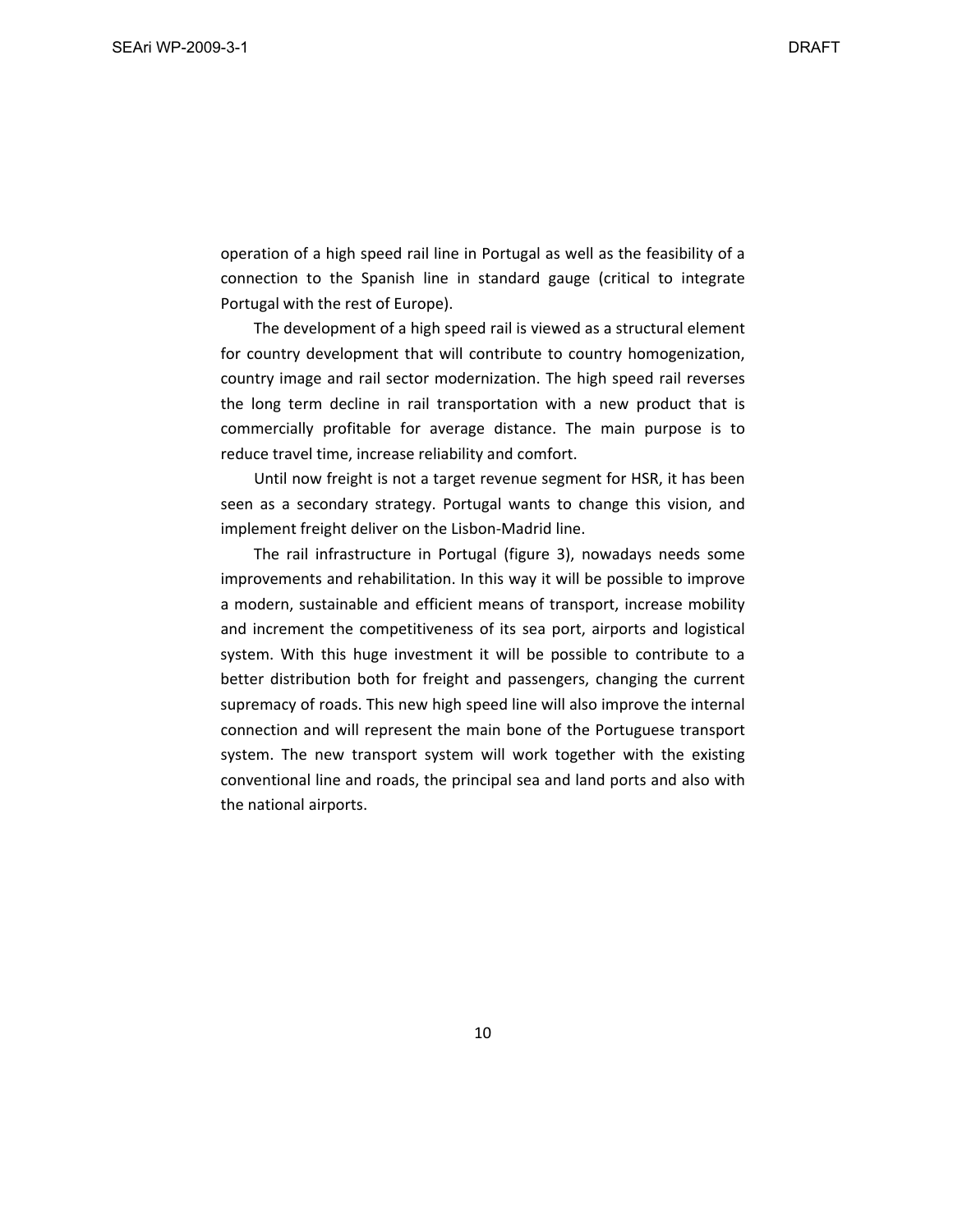

Figure 3 ‐ Portuguese Network over time (RAVE, 2008)

The scope of this study is centered on the line between Lisbon and Madrid with the possible connection to the sea port of Sines (figure 4), and the introduction of freight to the same passenger line.



Figure 4 ‐ Lisbon‐Madrid connection (Portuguese side) (adapted RAVE,2008)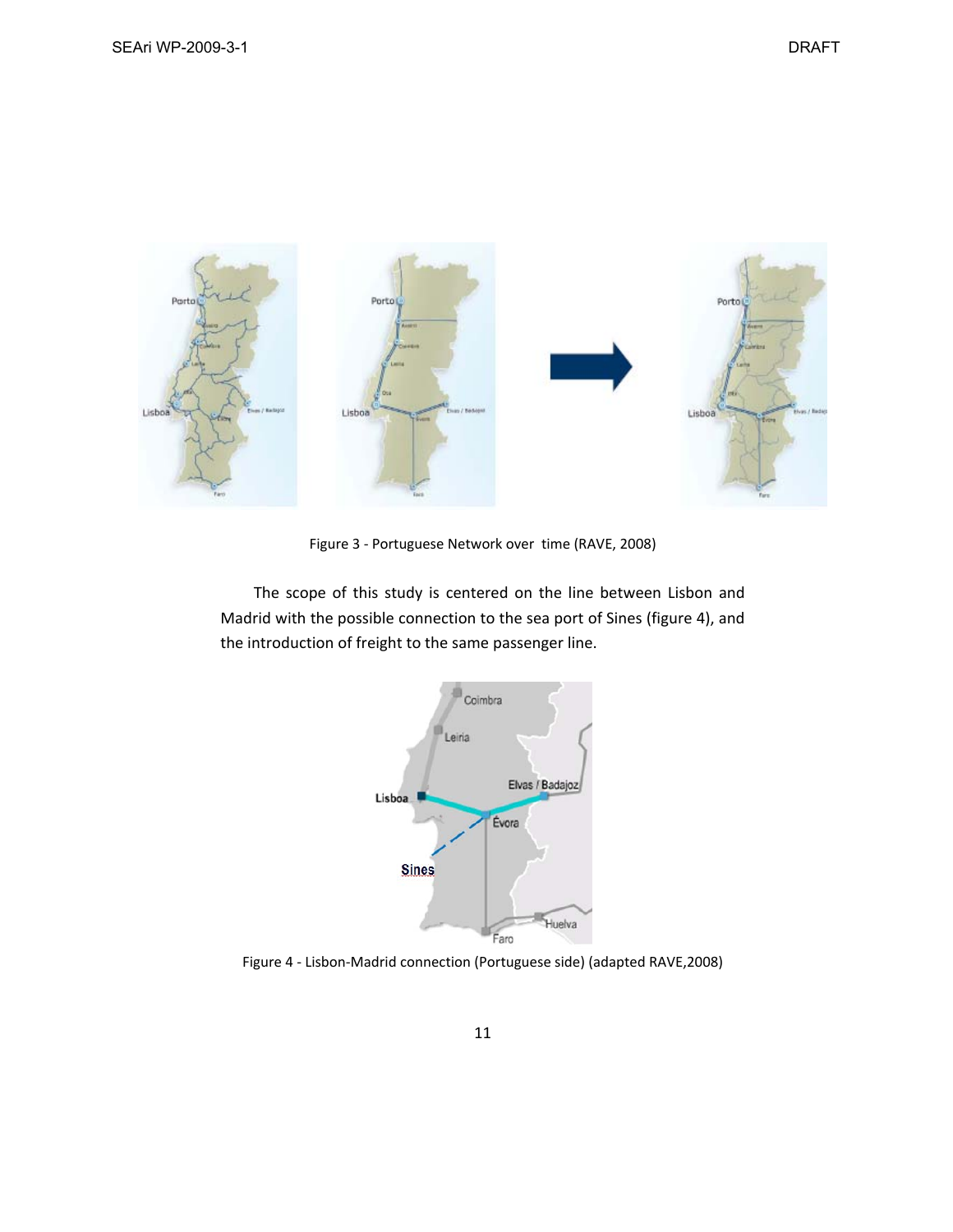#### **3.1. Investment plan**

As it has happened in several rail infrastructures in Europe, the railway project investment is high and the operating cash flow is not sufficient to cover the investment cost. RAVE, the entity that is responsible for the project has the mission to manage the financial operation.

The business model established (MOPTC, 2009) is based on public‐ private partnership (PPP), state support, European Union grants and European Investment Bank debt financing. This model is expected to achieve:

- Significant risk transfer to private sector;
- Greater efficiency in managing and implementing the project;
- Minimize overall funding cost;
- Maximize the amount of debt financing;
- Ensure good quality of service.

## **3.2. Lisbon‐Madrid Connection**

The objective of the high speed line between Lisbon and Madrid is to have a travel time of 2h45m for direct connections between the two capitals and improve the connection between Évora and Lisbon to 30 minutes. To achieve this objective, the 34 kilometers between Lisbon and Poceirão will be covered in less than 10 minutes. The extension of the project will be 640km, 203 of which will be in Portuguese territory. The travel speed will between 120 – 350 km/h, regarding the use of this line not only for passengers but also for freight.

The lifecycle investment will be made over a period of 40 years and will include: the project, construction, financing, maintenance and provision of all rail infrastructures.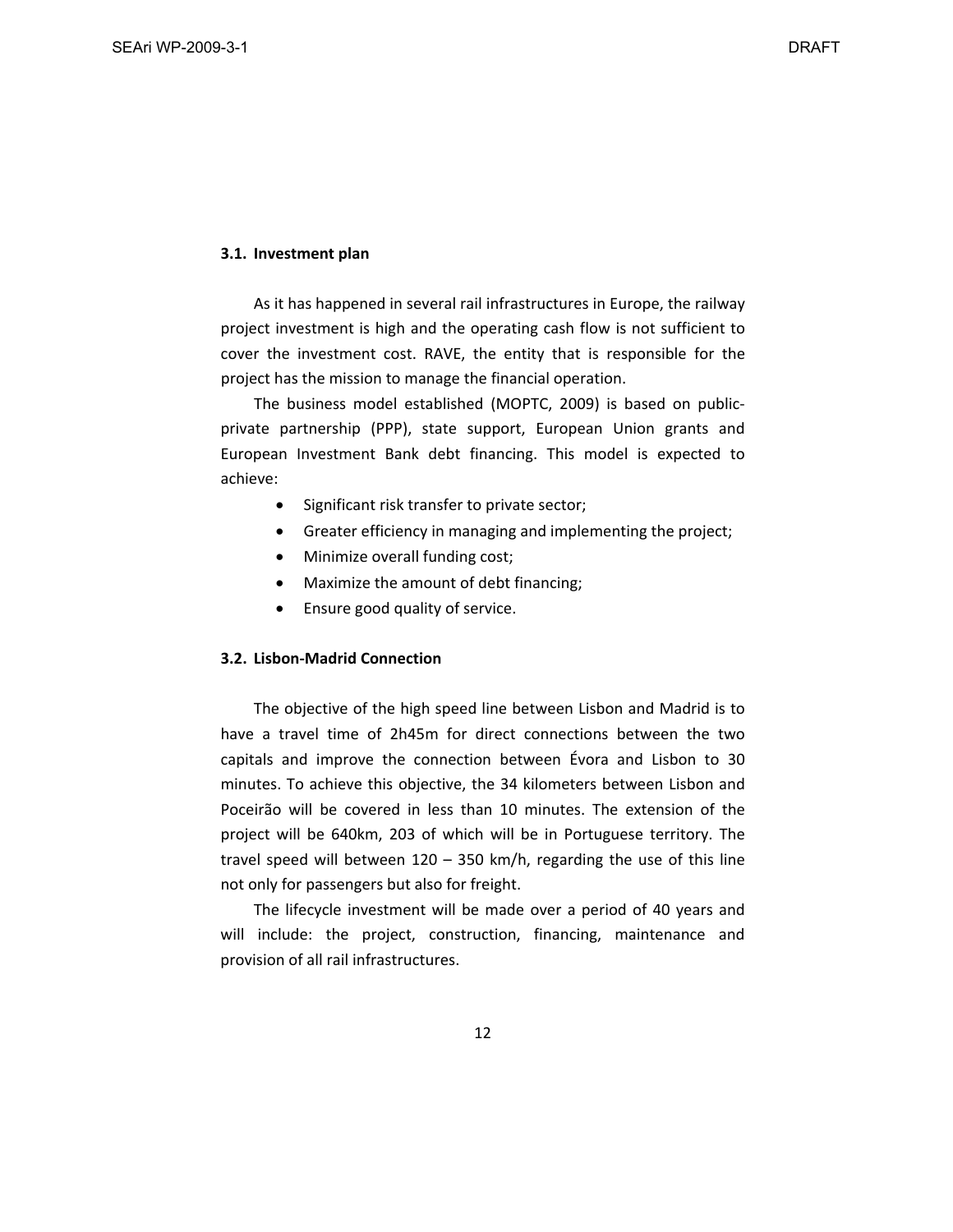## **4. CASE STUDY ANALYSIS**

#### **4.1. Multi‐Attribute Tradespace Exploration Applicability**

The motivation for this research began with the discovery of the MATE (Multi-Attribute Tradespace Exploration) method and its applicability in the development process for products.

The MATE method has been selected for the purpose of identifying the preferable options for high speed study. This method classifies the options into a ranking and allow for the establishment of a trade‐off between a countable number of criteria. Thus, fully ranking the current alternatives, this has been an approach absent in traditional rank‐based methods.

The MATE process itself can be described (Ross, Hastings, 2005) as a process with the following steps:

- Need identification;
- Architecture-level exploration and evaluation;
- Design-level exploration and evaluation;

The goal of the method (figure 5) is to create a system that fulfils some need while efficiently utilizing resources within some context. The context surrounds the entire endeavor, including the roles of participants and their domain influence. The Stakeholder role includes influence over the definition and evaluation of the needs. The Funder role includes influence over the allocation of the resources. The Decision Maker role acts as the gatekeeper of needs and resources, determining whether to pursue a system development effort. The Design role includes influence over the definition of the system, while efficiently utilizing resources and fulfilling needs, as determined by the Decision Maker (Ross, 2006).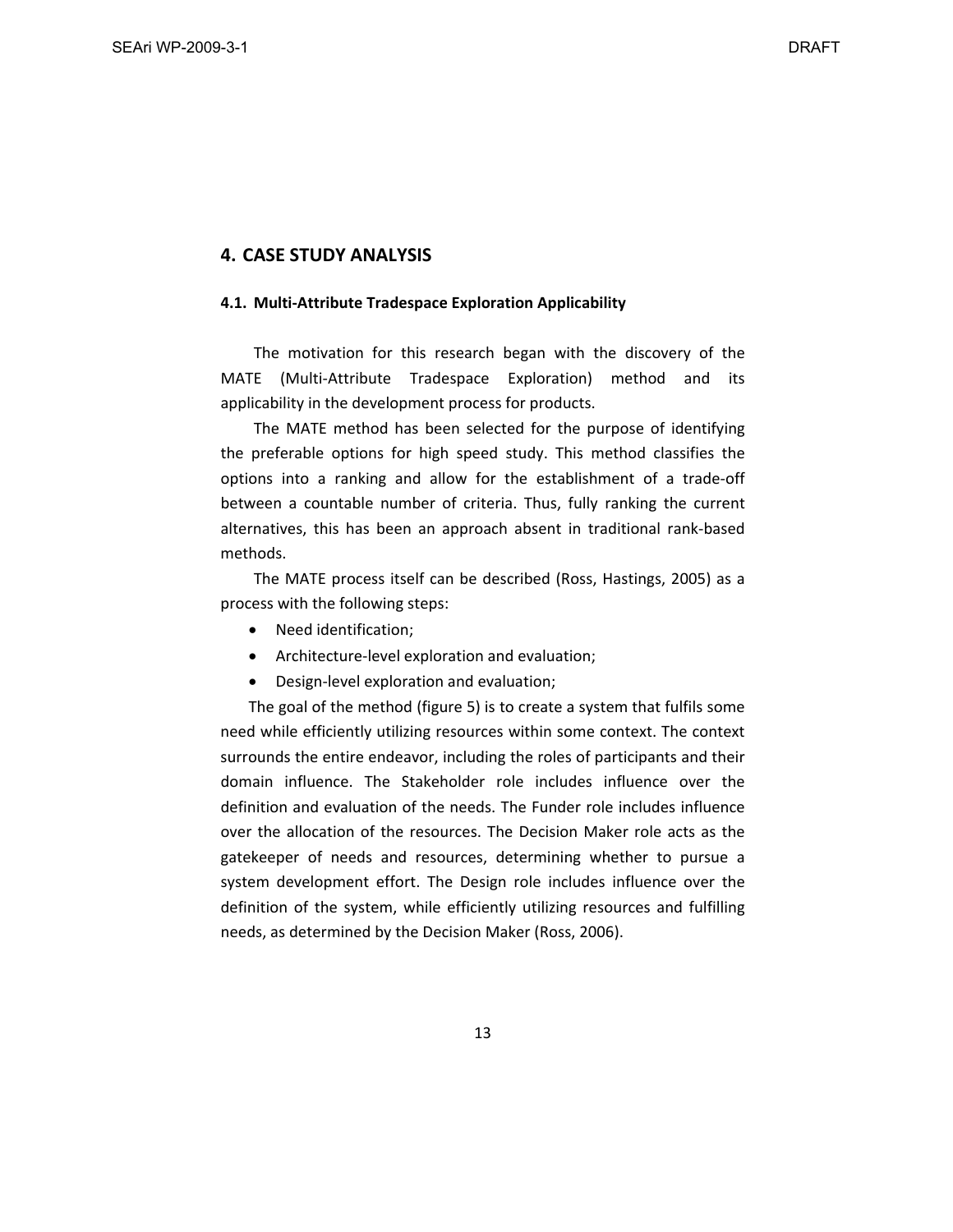

Figure 5 ‐ The goal of design (Ross, 2006)

#### **4.2. Stakeholders**

According to Sussman (2000) stakeholders are organizations and individuals that may not be users of transportation, explicit suppliers of service or goods to transportation organizations, but vitally concerned with transportation enterprises and their operating and investment practice. Another assumption according to the same author is that the general public is in a very real sense, a stakeholder in the transportations enterprise. There is a relationship between transportation and economic development and quality of life – all interests are of great interest to the general public. So, to a greater or less extent, everybody is a stakeholder in transportation.

In Europe various interest groups may be involved in decision‐making related to the development and implementation of a high speed transport system. In general, these may be users (passengers), system operators, the public, semi‐public and private investors, policy makers at local (regional), national (country) and international (European) level and local community members. All these groups may hold different preferences and different objectives with the respect to the performance of particular high speed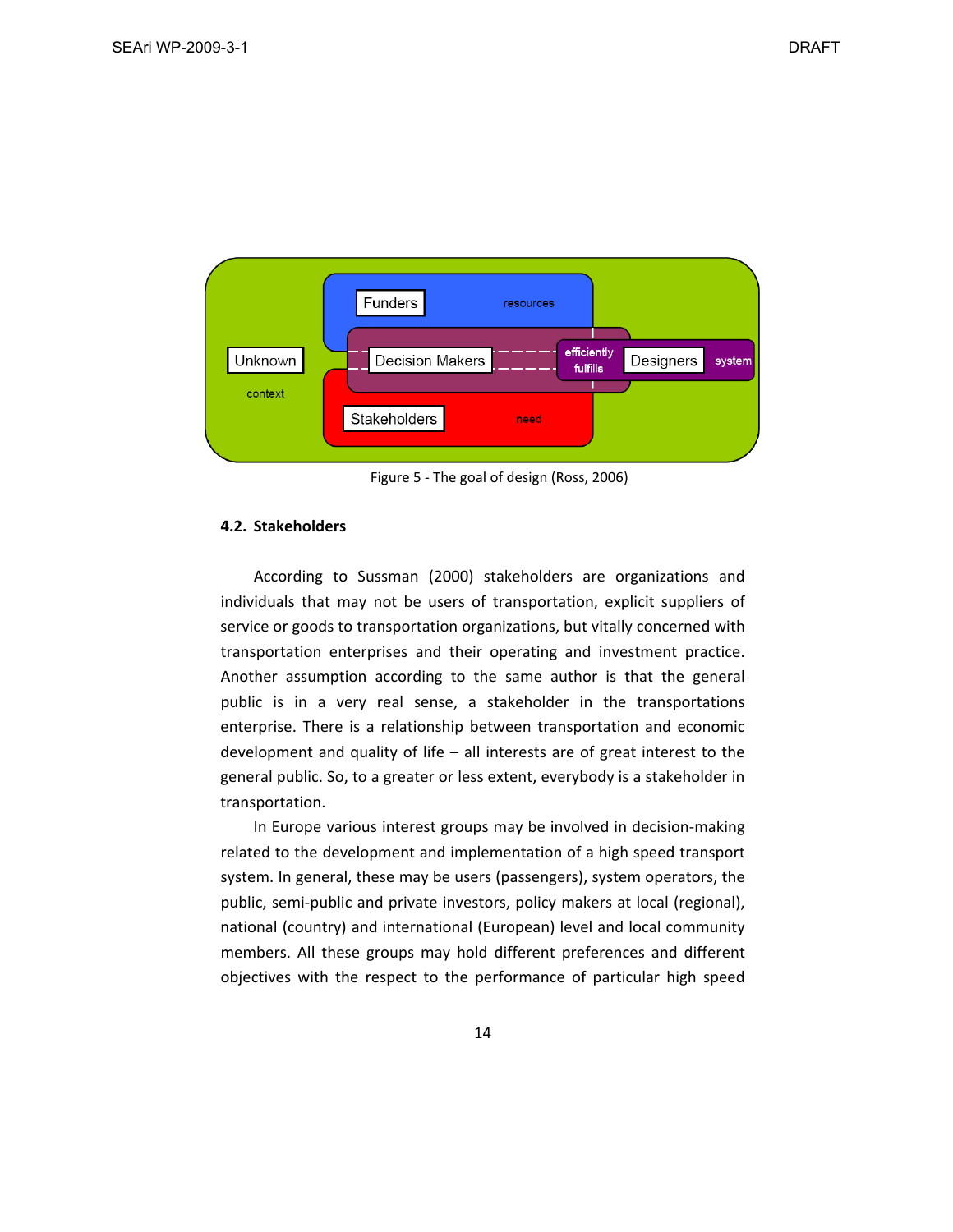systems. Investors in transport infrastructure (public, semi‐private and private), and manufacturers of rolling stock; guidance and control systems; facilities and equipment; may expect higher and faster returns on investment. Further, policy-makers at different levels may expect a contribution to global improvement in the efficiency of the transport sector and the economy in general, whereas community members may expect local socio‐economic benefits nearby their homes; such as new jobs and improved spatial accessibility in the region where they live in.

In this case study the stakeholders chosen were the most important decision‐makers, the ones that have a direct or a strong indirect influence over the allocation of resources for the project during the lifecycle time. Portugal and Spain, the countries that will split and use the infrastructure, the European Union and Private Investors are the ones that will provide the economic and financial support, where the stakeholders are chosen. In order to simplify the analysis, the stakeholders' decision will be different for passengers and for freight analysis (investment, operation, schedules, load types, etc.).

#### **4.3. Attributes**

In order to model this project it is necessary to have resources. These resources are the concerns, expectations and objectives that stakeholders have regarding the project. They must be explicitly determined through interactions with decision makers.

Each decision‐maker has a set of objectives. In this case study, a metric for meeting objectives will be called attributes. An attribute (Ross, 2003) is a decision maker‐perceived metric that measures how well a decision maker‐defined objective is met. According to the same author, the characteristic of an attribute includes its definition, units and range from least to most acceptable values.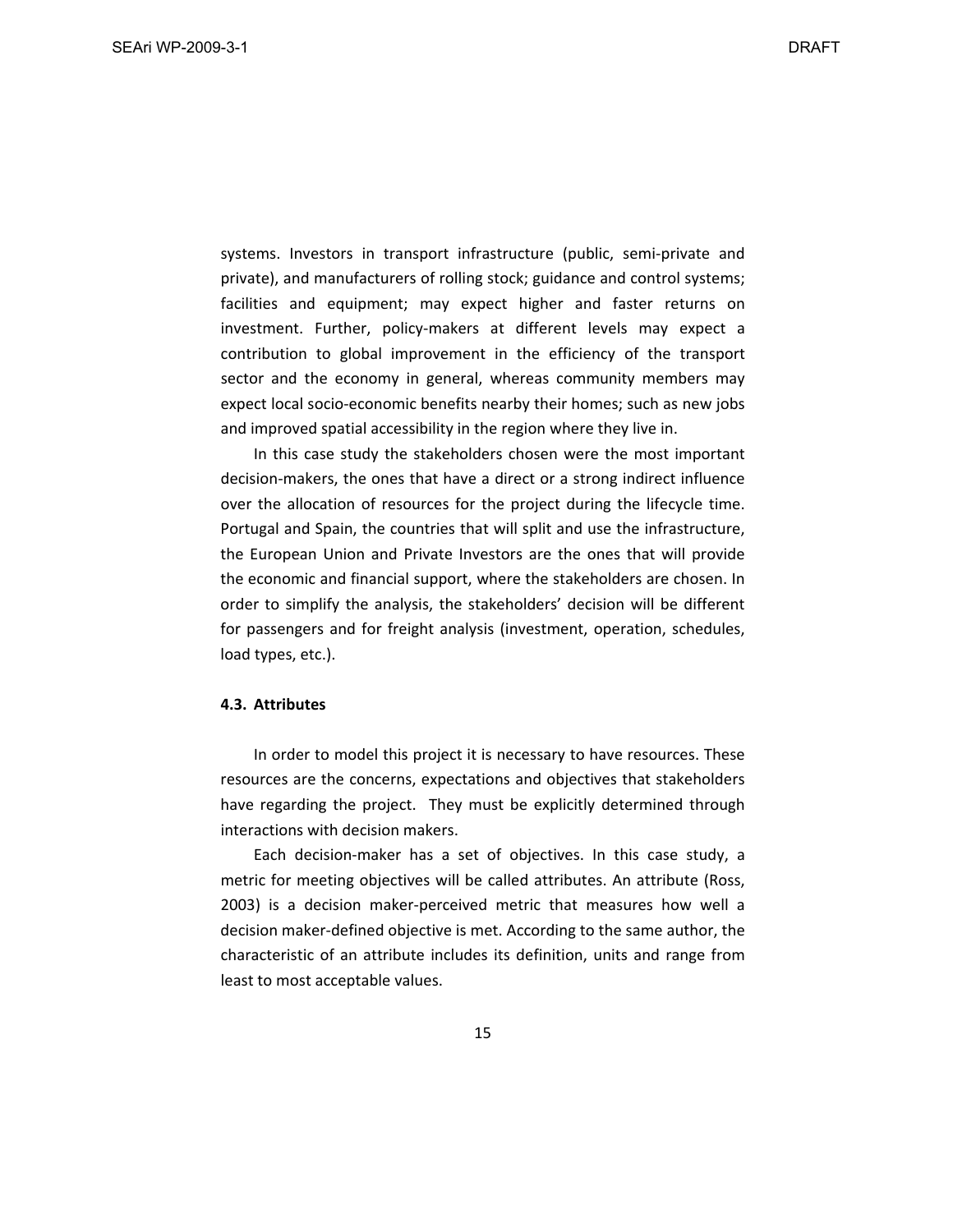Due to the fact that this is a transportation study, decision-makers have a massive list of objectives, multiple objectives, and therefore a set of attributes. Keeney & Raiffa (1993) defined the attribute set as a complete, operational, decomposable, non‐redundant, minimal, perceived and independent.

An example set of attributes from the high speed rail study are in table 1.

| <b>Attributes</b>                    | <b>Definition</b>                                                                                                                                    | Range           | <b>Units</b> |
|--------------------------------------|------------------------------------------------------------------------------------------------------------------------------------------------------|-----------------|--------------|
| Total Project Cost <sup>1</sup>      | Total cost of the engineering, planning,<br>infrastructure, construction, stations, border<br>connection and vehicles from Lisbon/Sines -<br>Madrid. | $[8-30]*10^{6}$ | €            |
| Portuguese Cost Share                | Share of project cost that Portugal has to allow.                                                                                                    | $[40-100]$      | %            |
| <b>EU Cost Share</b>                 | Share of project cost that the EU will provide to this<br>link                                                                                       | $[5 - 50]$      | %            |
| Spain Cost Share                     | Share of costs related to the border connection<br>provided by Spain.                                                                                | $[30-35]$       | %            |
| <b>Private Investor Contribution</b> | Contribution given by the private investors to this<br>project. The financial support will be shared with<br>some private investors.                 | $[45-70]$       | %            |
| Maintenance Cost <sup>2</sup>        | Maintenance cost per kilometer                                                                                                                       | $[30-35]*10^3$  | €/km         |

Table 1 ‐ Attributes

 $1$  The construction cost of a new high speed rail line are marked by the challenge to overcome the technical problems which avoid reaching speeds above 300 km per hour, such as roadway level crossing, frequent stops or sharp curves, new signal mechanisms and more power electrification systems. Building new HSR infrastructure involves three major types of costs: planning and land costs, infrastructure building and superstructure costs (UIC, 2005)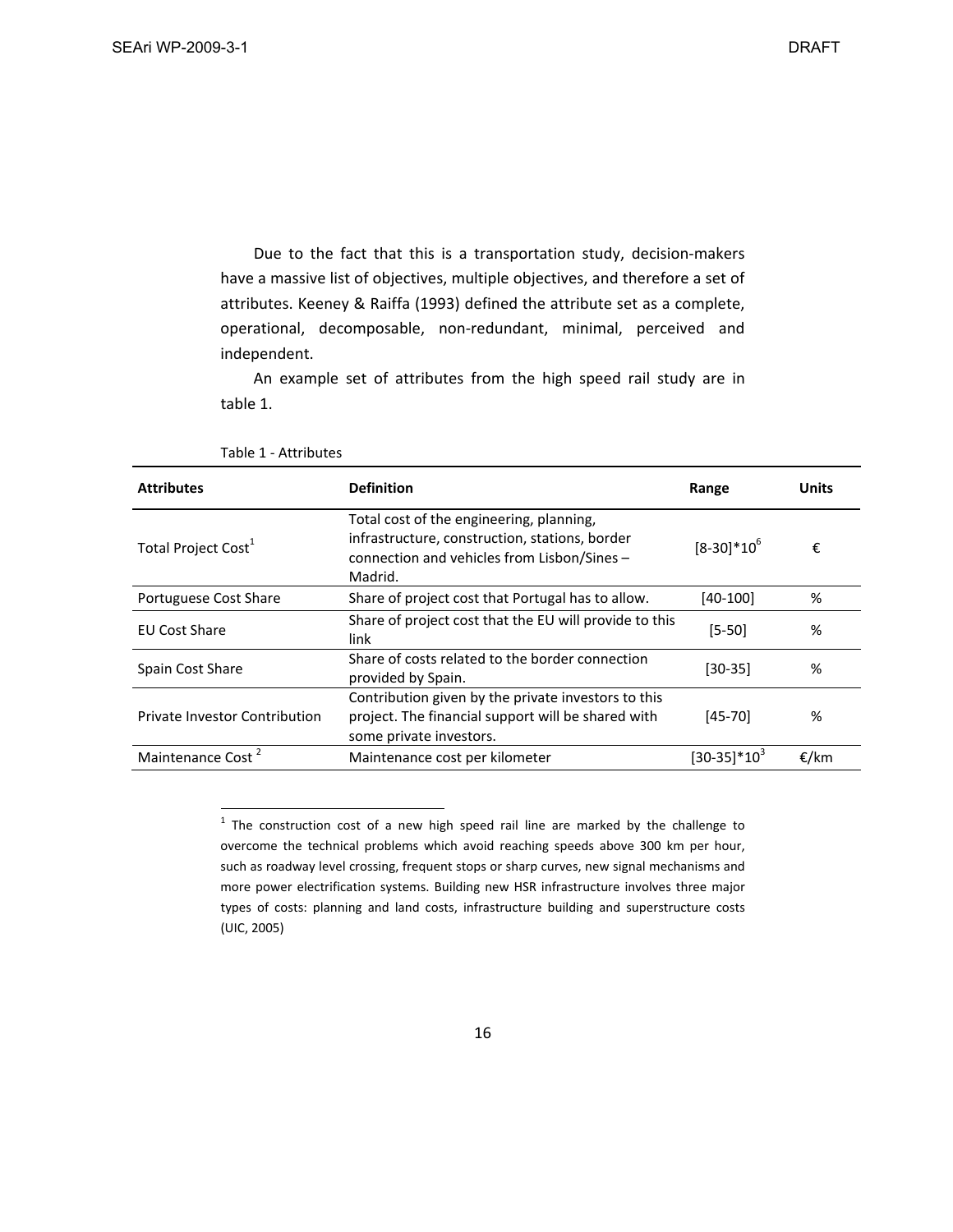| Operation Cost <sup>3</sup>                | Operation cost per kilometer                                                                                                                                                                                         |             |          |  |  |  |
|--------------------------------------------|----------------------------------------------------------------------------------------------------------------------------------------------------------------------------------------------------------------------|-------------|----------|--|--|--|
| Portuguese Cost Share<br>Operations        | Operation cost share related with the trans-border<br>train line and the border connection stop                                                                                                                      | $[25 - 70]$ | %        |  |  |  |
| <b>Spanish Cost Share Operations</b>       | Operation cost share related with the trans-border<br>train line and the border connection stop                                                                                                                      | $[25 - 70]$ | %        |  |  |  |
| <b>Net Travel Time</b>                     | Travel time without stops                                                                                                                                                                                            | $[38-384]$  | Min      |  |  |  |
| Number of Stops                            | Total number of stops                                                                                                                                                                                                | $[3-8]$     | #        |  |  |  |
| <b>Overall Travel Time</b><br>(Passengers) | Overall travel time related to passenger trains                                                                                                                                                                      |             |          |  |  |  |
| <b>Overall Travel Time (Freight)</b>       | $[0-30]$                                                                                                                                                                                                             | Min         |          |  |  |  |
| Level of Coordination                      | Quality of coordination related to the border<br>connection. The scale runs from the least amount<br>of coordination (1) to a friendly and cooperative<br>atmosphere between the Portuguese and Spanish<br>side (5). | $[1-5]$     |          |  |  |  |
| Max Throughput                             | Maximum load possible to travel per day in the<br>entire line                                                                                                                                                        |             | ton/day  |  |  |  |
| Max Capacity                               | Maximum capacity for passengers per day                                                                                                                                                                              |             | pass/day |  |  |  |
| Loads Transference                         | Ease of transference cargo from the train to trucks<br>or from the land port. 1 means the difficulty to<br>load/unload and 5 is the best scenario with perfect<br>conditions to transfer.                            | $[1-5]$     |          |  |  |  |
| <b>Risk</b>                                | Associated to the private investors. Denotes the<br>best or worst ability to invest their money in this                                                                                                              | $[1-9]$     |          |  |  |  |

 $2,3$  The operation of high speed rail services involves two types of costs: infrastructure maintenance and operation costs, and those related to the provision of transport services using the infrastructure. Operating costs includes costs of labor, energy and other material consumed by the maintenance and operation of the tracks, terminals, stations, energy supplying and signaling systems, as well as traffic management and safety systems.

Some of these costs are fixed and depend on operations routinely performed in accordance to technical and safety standards. In other cases, as in the maintenance of tracks, the cost is affected by the traffic intensity; similarly, the cost of maintenance, electrical traction installation and the catenaries depend on the number of trains running on the infrastructure.

The operating cost of high speed rail services vary across rail operators depending on the specific technology used by trains and traffic volumes. (Rus, 2008)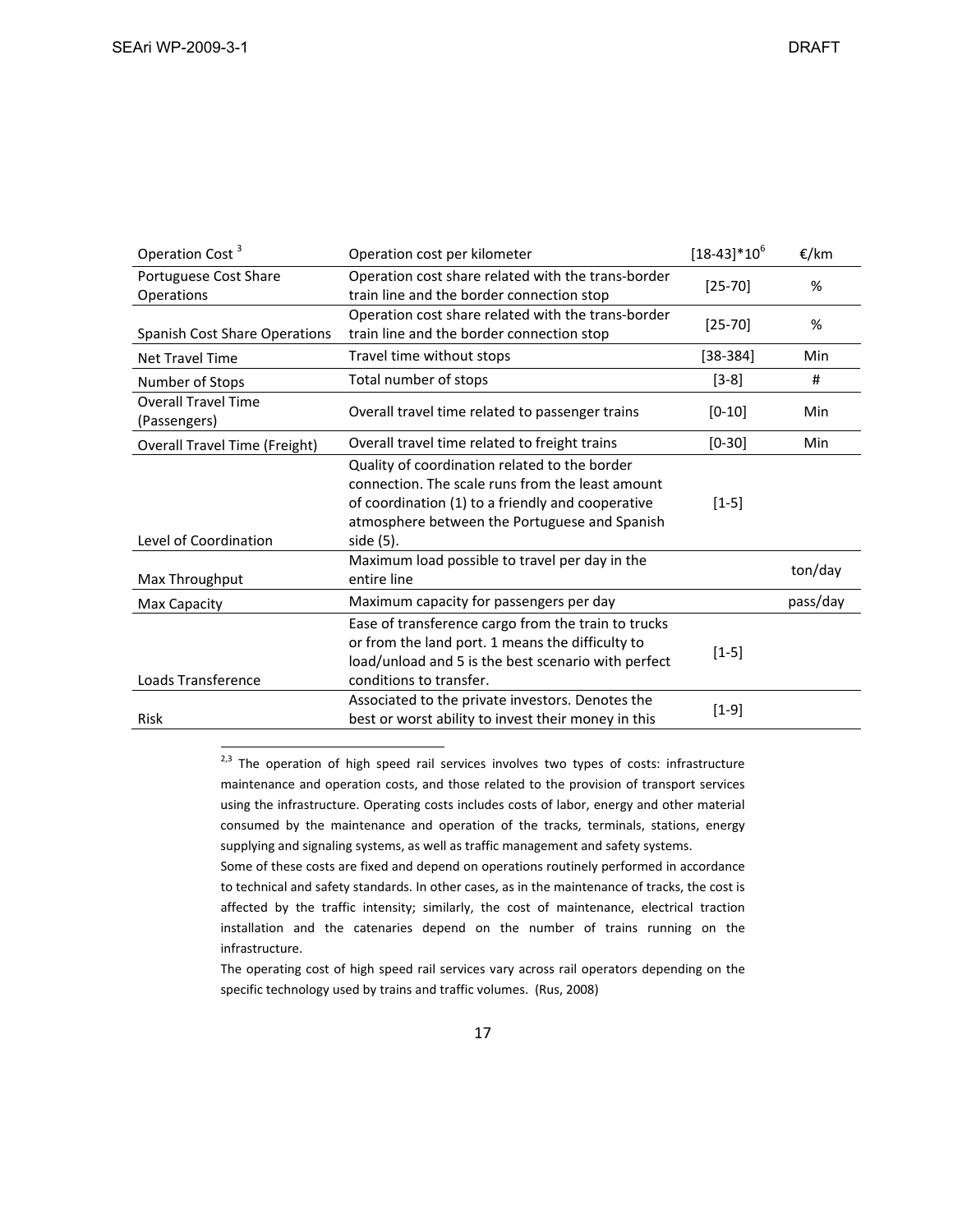|                       | project.                                                                                     |         |
|-----------------------|----------------------------------------------------------------------------------------------|---------|
| Security <sup>4</sup> | Level of risk applied to this mean of transport                                              | $[1-5]$ |
| Prestige              | Prestige referent to the line. Measured on a scale, 1<br>(worst case) to 5 (very satisfied). | $[1-5]$ |

After the attributes have been determined, the utility function, which captures the perceived value under uncertainty for each attribute, can be elicited. The single attribute curve is shown in figure 6, it represents the single utility curve for the number of stops.



Figure 6 – Single attribute utility curve

A multi‐attribute utility function can be formed, aggregating the single attribute utility values into a single decision metric (Ross, 2006). In order to calculate it, Keeney and Raiffa (1993) defined the multi‐attribute function as:

$$
KU(\underline{U})+1=\prod_{i=1}^{M}\left[Kk_{i}U^{i}(X^{i})+1\right] \text{ where } K+1=\prod_{i=1}^{M}\left[Kk_{i}+1\right]
$$

<sup>&</sup>lt;sup>4</sup> Measuring transport security - and comparing it with other countries - is not clear cut, for there are different ways of measuring it. One method is to simply count the number of accidents and divide it by the total population, to arrive at, for example, the number of deaths per million inhabitants.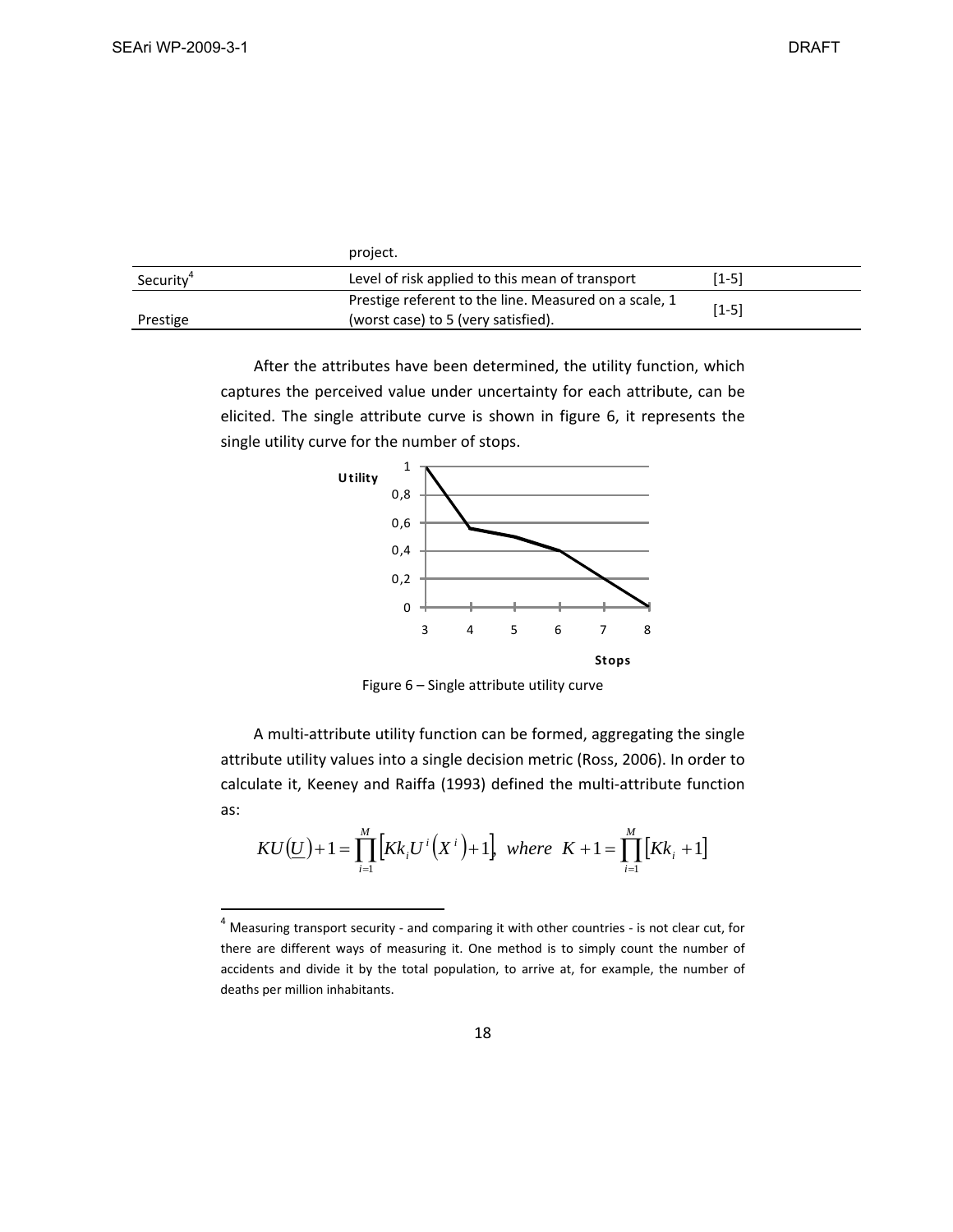and  $U(\underline{X})$  is the multi-attribute utility function,  $K$  is a normalization constant,  $k_i$  is the relative weight for attribute  $X^i$  and  $U^i(X^i)$  is the single attribute utility function for attribute  $X^i$ .

Table 2 summarizes the attributes that stakeholders care about:

| <b>Attributes</b>                       | units<br>Portugal |              | European<br><b>Union</b> | Private<br><b>Investors</b> | <b>Spain</b> |
|-----------------------------------------|-------------------|--------------|--------------------------|-----------------------------|--------------|
| <b>Total Project Cost</b>               | €                 | X            | X                        |                             |              |
| Portuguese Cost Share                   | %                 | X            |                          |                             |              |
| <b>EU Cost Share</b>                    | %                 | X            | x                        |                             |              |
| Spain Cost Share                        | %                 | $\mathbf{x}$ |                          |                             | X            |
| <b>Private Investor Contribution</b>    | €                 | X            |                          | X                           |              |
| <b>Maintenance Cost</b>                 | €/km              | X            |                          |                             |              |
| <b>Operation Cost</b>                   | €/km              | X            |                          |                             |              |
| Portuguese Cost Share Operations        | %                 | X            |                          |                             |              |
| <b>Spanish Cost Share Operations</b>    | %                 |              |                          |                             | X            |
| <b>Net Travel Time</b>                  | min               | x            |                          |                             | x            |
| Number of Stops                         | #                 | X            |                          |                             |              |
| <b>Overall Travel Time (Passengers)</b> | min               | X            | X                        |                             | X            |
| <b>Overall Travel Time (Freight)</b>    | min               | X            | x                        |                             | X            |
| Level of Coordination                   | $[1-5]$           | x            | x                        |                             | X            |
| Max Throughput                          | ton/day           | x            |                          |                             |              |
| Max Capacity                            | pass/day          | X            |                          |                             |              |
| Loads Transference                      | $[1-5]$           | x            |                          |                             | X            |
| Risk (for private investor)             | $[1-9]$           |              |                          | X                           |              |
| Security                                | $[1-5]$           | X            |                          |                             |              |
| Prestige                                | $[1-5]$           | x            |                          |                             |              |

Table 2 ‐ Stakeholder opinion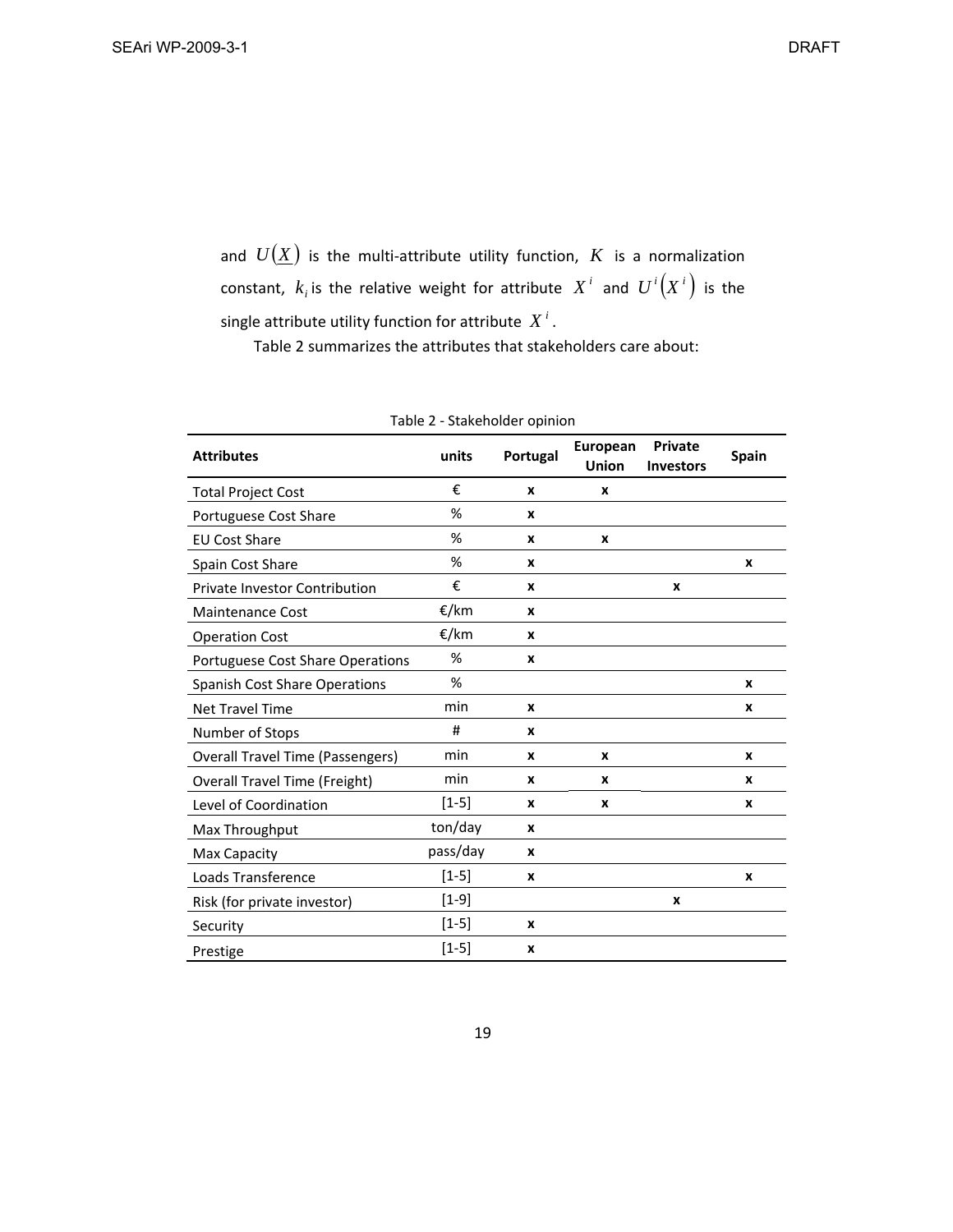The multi-attribute utility value represents the satisfaction of a decision maker. These functions are defined over the range of 0 to 1. A utility value of zero corresponds to an attribute at its least acceptable level; a utility value of one corresponds to an attribute at its best level, beyond which no additional value is perceived. Figure 7 shows the utility-cost tradespace for a design.



Figure 7 – Utility‐cost tradespace

#### **4.4. Design Variables**

According to Ross (2006) a design variable is a designer‐controlled quantitative parameter that reflects an aspect of concept, which taken together as a set uniquely defines a system or architecture design. The design variables are the key quantitative tradable parameters.

In this case study the design variables and its units are expressed in table 3.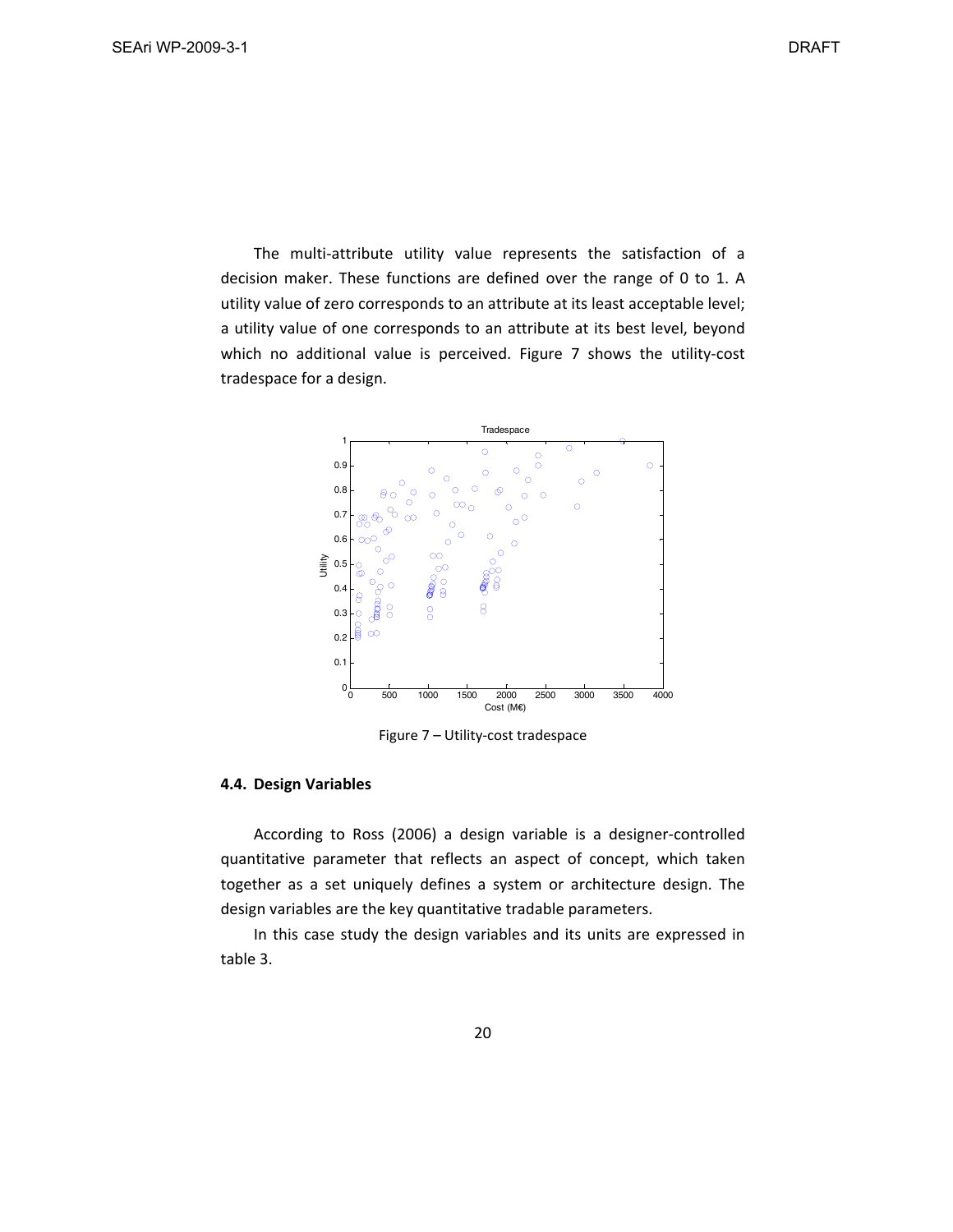| <b>Design Variables</b>                   | <b>Definition</b>                                                                                                          | units                             |
|-------------------------------------------|----------------------------------------------------------------------------------------------------------------------------|-----------------------------------|
| <b>Network Routing</b>                    | Different route options that can be chosen                                                                                 | Discrete choice                   |
| Rail Type                                 | Ability to deliver freight regarding to a cost-benefit<br>choice of technology                                             | HSR, Conventional                 |
| Loads Conventional                        | Maximum load for conventional track                                                                                        | ton/axle                          |
| Loads HSR                                 | Maximum load for High-Speed Rail tracks                                                                                    | ton/axle                          |
| <b>Train Capacity</b>                     | Technical specifications envisaged by the<br>manufacture and the specific internal configuration<br>agreed with the buyer. | Dependent on the<br>brand         |
| Land Port Location                        | Better location regarding shipping and unshipping<br>loads regarding trains and trucks.                                    | <b>Feasible Locations</b>         |
| <b>Border Land Port Location</b>          | International connection.                                                                                                  | Articulation between<br>two sides |
| Number of connections<br>/stops           | Number of stops and stations in the Portuguese line                                                                        | [15]                              |
| <b>HSR Link to Sines</b>                  | Connection to Sines. If there is connection will be<br>defined as 1, and 0 means conventional connection                   | $[0-1]$                           |
| Cost share Portugal                       | Project Cost supported by Portugal                                                                                         | %                                 |
| Cost share EU                             | Project Cost subsidized by the European Union                                                                              | %                                 |
| Cost share Private Investor               | Project Cost contributed by the Private Investors                                                                          | %                                 |
| Cost share border port<br>with Spain      | Spanish cost from border connection                                                                                        | %                                 |
| Cost share operations<br>Portugal         | Portuguese cost related to operations                                                                                      | %                                 |
| Investment in good border<br>interactions | Qualitative scale to measure the integration between<br>Portugal and Spain in the border connection.                       | [15]                              |

Table 3‐ Design Variables

The design variables define the concept modeled. This concept is what will differentiate the possible architectures. Design vectors will define the tradespace in study. These variables tend to represent the characteristics of the system and they usually rise by a brainstorming process.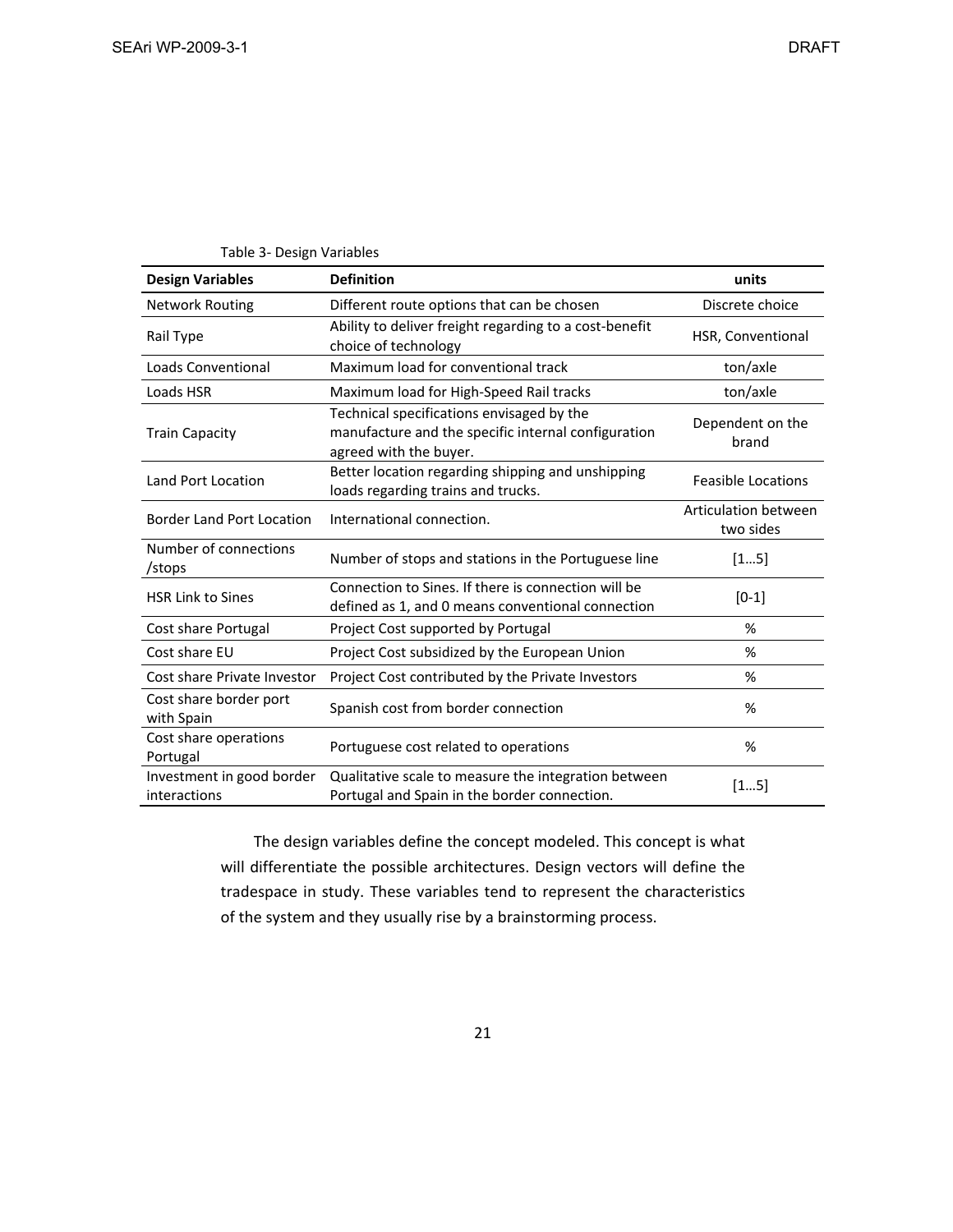#### **4.5. Design Value Matrix**

According to figure 8, after the design variables are determined, a system model is created in order to assess how various combinations of design variables perform in terms of attributes.

The model shows the attributes elicited from decision makers from the columns. Proposed design variables are placed in the rows. Qualitative effects are captured through allocating a 1, 3 or 9 to each row representing the amount of impact that design variable is expected to have on each attribute. In this way, the designers can be assured that each attribute has at least one driver, and can help determine which design variable to focus on, thus creating more value (Ross, 2006).

|                 |                                        | <b>Attributes</b>         |                       |                                 |                  |                               |                     |                       |                                  |                                                 |                 |                      |                                  |                               |                            |               |               |                  |                             |             |              |     |
|-----------------|----------------------------------------|---------------------------|-----------------------|---------------------------------|------------------|-------------------------------|---------------------|-----------------------|----------------------------------|-------------------------------------------------|-----------------|----------------------|----------------------------------|-------------------------------|----------------------------|---------------|---------------|------------------|-----------------------------|-------------|--------------|-----|
|                 |                                        | <b>Total Project Cost</b> | Portuguese Cost Share | Share<br>Cost<br>European Union | Spain Cost Share | Private Invester Contribution | Cost<br>Maintenance | <b>Operation Cost</b> | Portuguese Cost Share Operations | $\mathbf{v}$<br>Operation<br>Spanish Cost Share | Net Travel Time | Stops<br>৳<br>Number | Overall Travel Time (Passengers) | Overall Travel Time (Freight) | Coordination<br>৳<br>Level | Max Troughput | Capacity<br>š | Load Tranference | Risk (for private investor) | Security    | Prestige     |     |
|                 | <b>Network Routing</b>                 | 9                         | $\mathbf 0$           | $\mathbf 0$                     | $\bullet$        | $\bullet$                     | $\mathbf{1}$        | 3                     | 1                                | $\circ$                                         | 9               | 9                    | $\mathbf{1}$                     | $\mathbf{1}$                  | 3                          | O             | $\mathbf 0$   | 9                | 3                           | 9           | 9            | 67  |
|                 | Rail type                              | 9                         | $\mathbf{0}$          | $\mathbf{0}$                    | $\mathbf{0}$     | $\mathbf{0}$                  | 9                   | 9                     | 0                                | $\mathbf{0}$                                    | 9               | 9                    | 1                                | 9                             | 0                          | 9             | 9             | 9                | з                           | 9           | 9            | 103 |
|                 | <b>Loads Conventional</b>              | 9                         | $\mathbf 0$           | $\mathbf 0$                     | $\bullet$        | $\bf{0}$                      | 9                   | 9                     | o                                | $\circ$                                         | $\mathbf 0$     | O                    | 3                                | 9                             | 9                          | 9             | 9             | 1                | o                           | o           | $\mathbf 0$  | 67  |
|                 | Loads HSR                              | 9                         | $\mathbf 0$           | $\mathbf{0}$                    | $\mathbf{0}$     | 1                             | 9                   | 9                     | 0                                | $\mathbf 0$                                     | 0               | 0                    | з                                | 9                             | 9                          | 9             | 9             | 1                | 0                           | 0           | 9            | 77  |
|                 | <b>Train Capacity</b>                  | 9                         | $\mathbf 0$           | $\mathbf 0$                     | $\bullet$        | $\mathbf 0$                   | 9                   | з                     | o                                | $\bullet$                                       | 9               | 0                    | 1                                | $\bullet$                     | 0                          | o             | O             | 0                | o                           | o           | 9            | 40  |
|                 | <b>Land Port Location</b>              | 1                         | $\mathbf 0$           | $\mathbf{0}$                    | 0                | 0                             | $\mathbf 0$         | з                     | 0                                | $\mathbf 0$                                     | 9               | з                    | з                                | 0                             | 0                          | 0             | $\mathbf 0$   | 9                | 3                           | 0           | $\mathbf{0}$ | 31  |
| Design Variable | Border land port location              | з                         | $\mathbf{0}$          | $\bf{0}$                        | 9                | $\bf{0}$                      | $\mathbf 0$         | 0                     | 9                                | 9                                               | $\mathbf 0$     | з                    | $\circ$                          | $\bf{0}$                      | 9                          | o             | 0             | 9                | o                           | $\mathbf 0$ | $\Omega$     | 51  |
|                 | Num connections/stops                  | 9                         | 9                     | $\mathbf 0$                     | $\mathbf{0}$     | $\Omega$                      | 9                   | 9                     | o                                | $\mathbf 0$                                     | 9               | 9                    | 9                                | 0                             | 0                          | 0             | 9             | 9                | o                           | з           | $\mathbf{0}$ | 84  |
|                 | <b>HSR link Sines</b>                  | 9                         | 9                     | $\mathbf 0$                     | $\mathbf 0$      | O                             | 9                   | 9                     | o                                | $\mathbf 0$                                     | 9               | 0                    | 1                                | 9                             | O                          | 9             | $\bullet$     | 9                | з                           | 0           | 3            | 79  |
|                 | Cost share Portugal                    | 0                         | 9                     | $\mathbf{1}$                    | $\mathbf 0$      | $\mathbf{1}$                  | $\mathbf 0$         | 0                     | 0                                | $\mathbf 0$                                     | $\mathbf 0$     | 0                    | $\mathbf{0}$                     | 0                             | 0                          | 0             | $\mathbf 0$   | 0                | 0                           | 0           | $\mathbf{0}$ | 11  |
|                 | Cost share European Union              | 0                         | $\mathbf 0$           | 9                               | $\mathbf 0$      | $\mathbf{1}$                  | $\mathbf 0$         | o                     | $\mathbf 0$                      | $\mathbf 0$                                     | $\mathbf{0}$    | $\mathbf{0}$         | $\bullet$                        | $\mathbf 0$                   | 0                          | o             | $\bullet$     | 0                | o                           | o           | $\mathbf{0}$ | 10  |
|                 | Cost share Private Investor            | $\Omega$                  | $\Omega$              | $\mathbf{0}$                    | $\mathbf{0}$     | 9                             | $\Omega$            | o                     | $\Omega$                         | $\Omega$                                        | $\mathbf{0}$    | $\Omega$             | $\Omega$                         | $\mathbf{0}$                  | o                          | o             | $\Omega$      | o                | ٩                           | o           | $\mathbf{0}$ | 18  |
|                 | Cost Share Border Port with Spain      | $\mathbf{0}$              | $\mathbf{0}$          | $\mathbf{0}$                    | 9                | O                             | $\mathbf{0}$        | o                     | o                                | 9                                               | $\mathbf{0}$    | $\mathbf 0$          | $\mathbf{0}$                     | 0                             | 0                          | o             | $\mathbf{0}$  | 0                | o                           | 0           | $\mathbf{0}$ | 18  |
|                 | Cost Share Operations with Portugal    | $\mathbf 0$               | 0                     | 0                               | $\mathbf 0$      | 0                             | $\circ$             | o                     | 9                                | 1                                               | 0               | 0                    | $\mathbf{0}$                     | O                             | 0                          | 0             | o             | 0                | 0                           | 0           | $\mathbf{0}$ | 10  |
|                 | Investment in good border interactions | 0                         | $\mathbf{0}$          | $\mathbf{0}$                    | $\mathbf{0}$     | 0                             | O                   | 0                     | ٥                                | $\mathbf{0}$                                    | o               | 0                    | $\mathbf 0$                      | 9                             | 9                          | Ō             | o             | 0                | 1                           | o           | 3            | 22  |
|                 |                                        | 67                        | 27                    | 10                              | 18               | 12                            | 55                  | 54                    | 19                               | 19                                              | 54              | 33                   | 22                               | 46                            | 39                         | 36            | 36            | 56               | 22                          | 21          | 42           |     |

Figure 8 ‐ Design‐Attribute DVM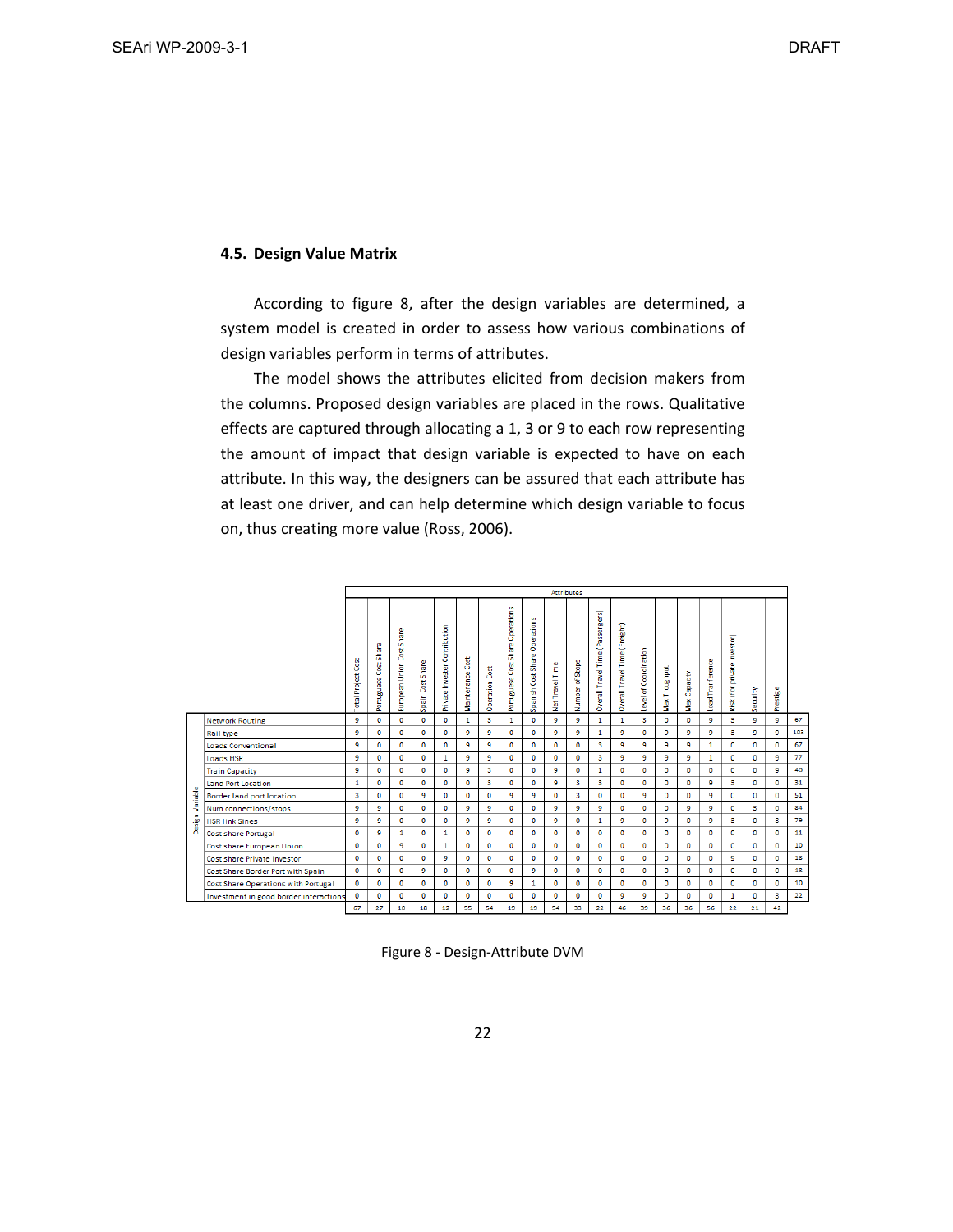#### **4.6. Epoch Variables**

The system lifecycle is used to characterize the phases of a system during its lifespan, from initial concept to end of life. System lifecycle processes are beneficial to the designer for organizing the various activities required to design, develop, and operate a system. The system lifecycle is comprised of phases that have defined end points, but these are typically based on the resources available to complete a set of phase activities (Ross, Rhodes, 2008).

Epoch‐Era Analysis is an approach for conceptualizing system timelines using natural value centric timescales, whereas the context and expectations define the timescales. The full lifespan of system is referred to as the System Era, which can be decomposed into Epochs. An Epoch is a period of time for which the system has fixed context and fixed value expectations. Each epoch is characterized by static constraints, available design concepts, available technology, and articulated attributes.

For this analysis the epoch variable chosen are shown in table 4:

| <b>Epoch Variables</b> | <b>Definition</b>                                          | units    |
|------------------------|------------------------------------------------------------|----------|
| Demand level           | Demand for freight                                         | ton/year |
| Demand level           | Demand for passengers                                      | pax/year |
|                        | Economic scale: 1 denotes a global economic recession,     |          |
| Economic situation of  | shortage of capital, public investment are in fierce       |          |
| EU/World               | competition with each other. Level 5 the economy is        | $[1-5]$  |
|                        | booming and the public investment is available.            |          |
|                        | Economic State of the Portuguese Economy. Level 1 denotes  |          |
| Portuguese Economy     | economic recession, shortage of capital, public investment |          |
|                        | are in fierce competition to each other. In Level 5 the    | $[1-5]$  |
|                        | economy is booming and public investments are available.   |          |
|                        | Economic State of Spanish Economy. Level 1 denotes         |          |
| Spanish Economic       | economic recession, shortage of capital, public investment | $[1-5]$  |
| situation              | are in fierce competition to each other. In Level 5 the    |          |

Table 4‐ Epoch Variables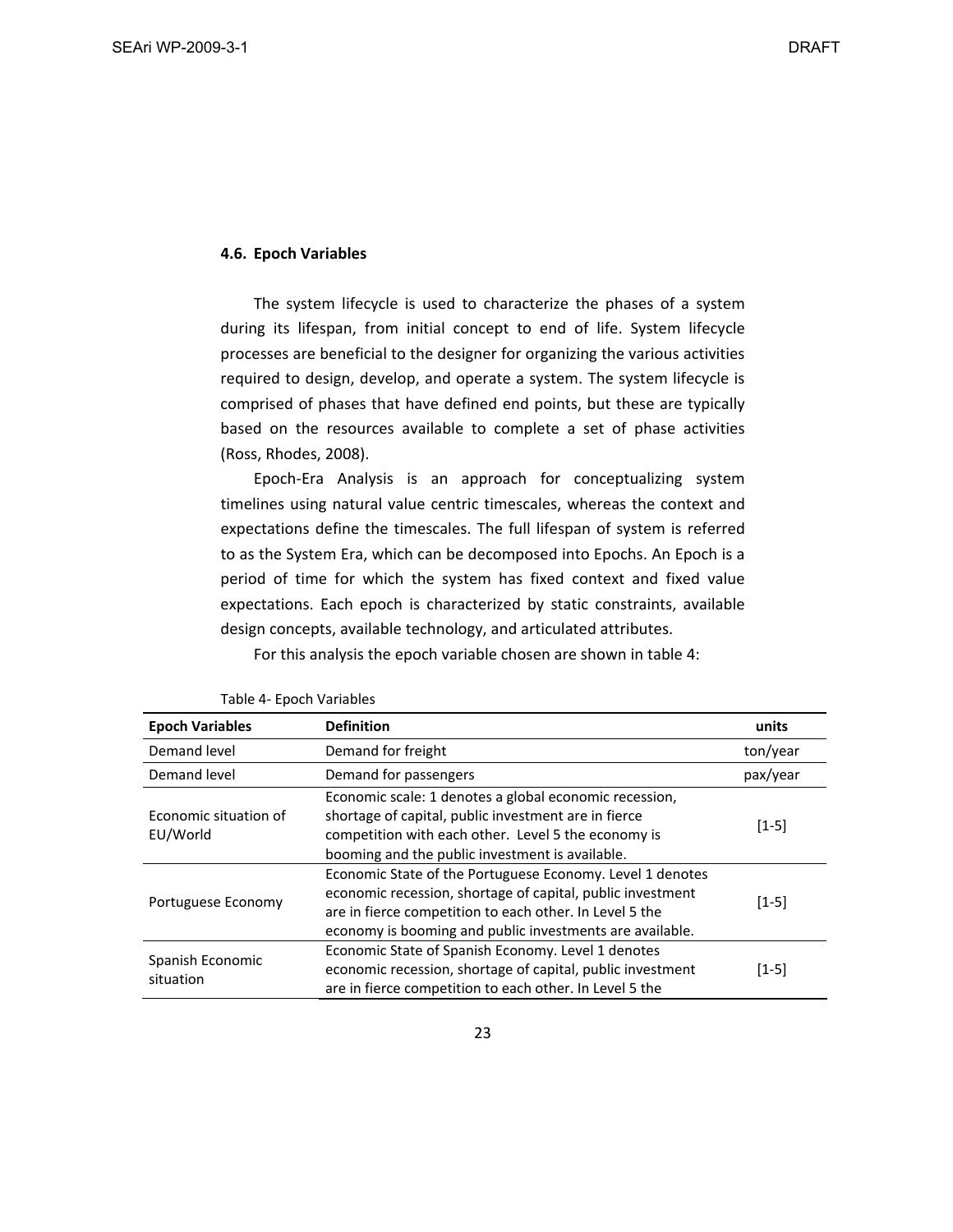|              | economy is booming and public money for investments is<br>available. |       |  |  |
|--------------|----------------------------------------------------------------------|-------|--|--|
| Threat level | Level of threat from 1 (worst) to 5 (no threat)                      | [1-5] |  |  |

During each epoch in the system era, as it is shown in figure 7, path analysis can be conducted, utilizing an accessibility matrix generated by the tradespace exploration process. This process denotes which designs in the tradespace are reachable from another design that already exists in the tradespace by application of a transition rule (Ross, Hastings, 2006).



Figure 9 ‐ Example of Epoch String to form System Era (Ross, Rhodes, 2008)

The use of Epoch‐Era Analysis, as part of tradespace exploration, provides a means for the natural extension of static views to the dynamic view that is essential for designing systems for changeability.

### **4.7. Tradespaces**

To develop the MATE idea, the notion of tradespace is fundamental. The tradespace analysis includes not only the space of the design but also the space of attribute trades.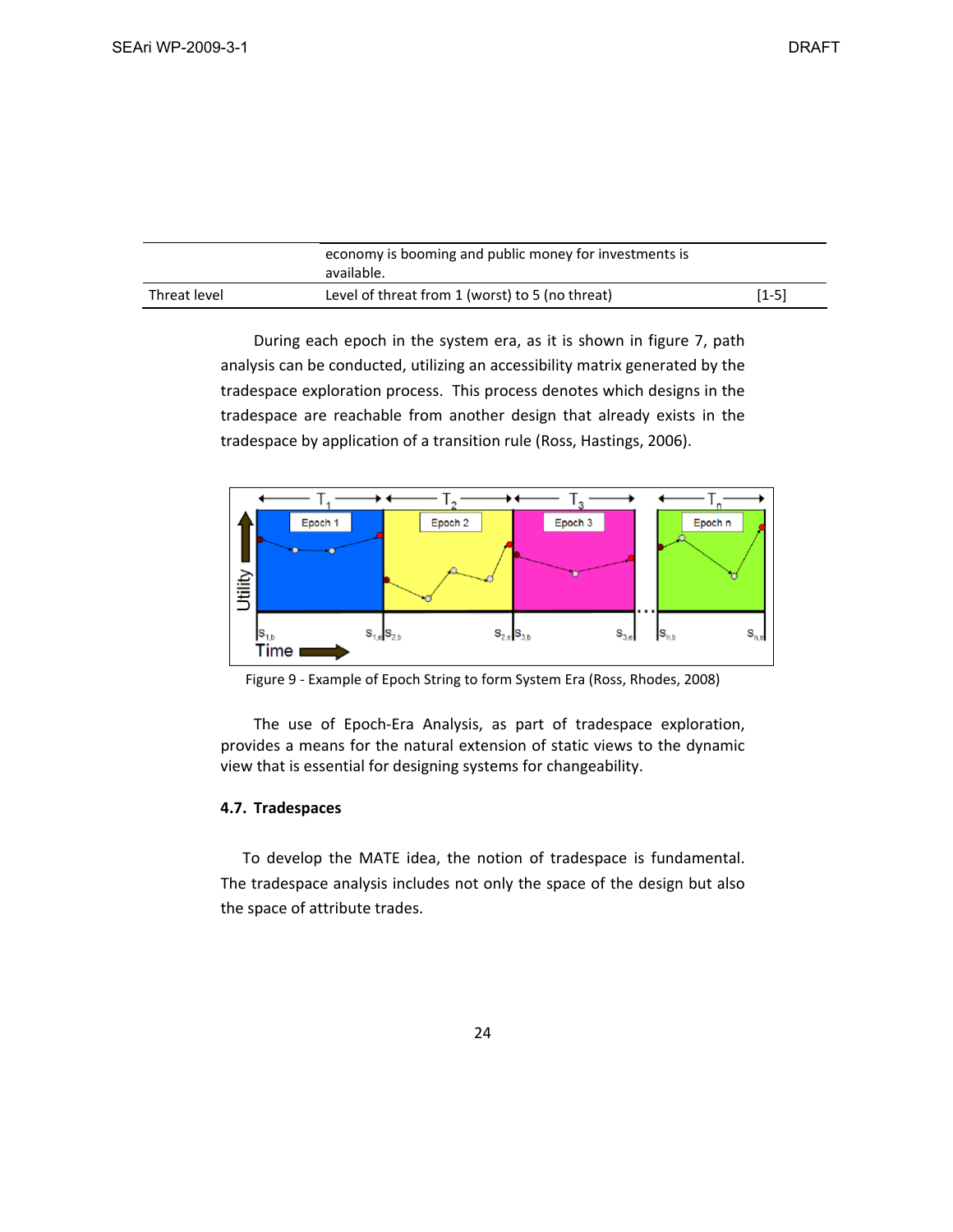

Figure 10 ‐ Tradespace analysis (Ross, Rhodes, & Hastings, 2009)

The main objective is to find the highest utility at a given cost level. This is done through the Pareto frontier of solutions. The decision maker is allowed to decide the most appropriate trade off resource. As an example, it will be possible to know regarding all design variables how many stops will be required do to the design of the line or the financial resources.

This method is useful not only to find the 'best' solution but to find the 'best' decision about the set of alternatives in the study. The main value is the stakeholders have the opportunity to give their true opinion about what they most care about and evaluate the design variable in the study.

## **5. CONCLUSION**

The reason for building a new high speed rail infrastructure depends on its capacity to generate social benefits which compensate for the construction, maintenance and operation costs. Decisions to invest in this technology have not always been based on sound economic analysis. A mix of arguments, besides time savings–strategic considerations, environmental effects, regional development and so forth– have often been used with inadequate evidence to support them.

Whether high speed rail investment is socially profitable depends on the local conditions, which determine the magnitude of costs, demand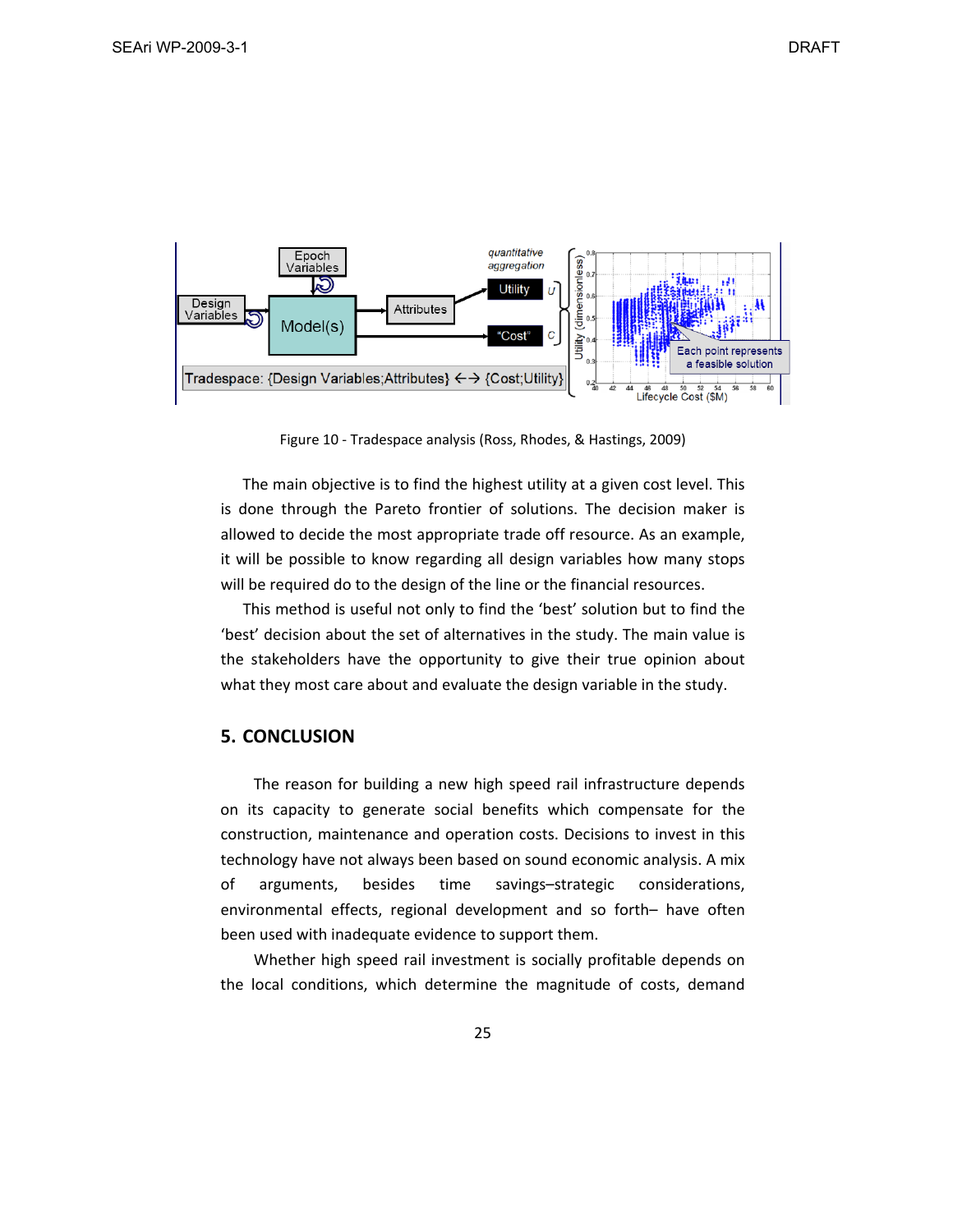levels and external benefits such as reduced congestion or pollution from other modes. Given the costs, the expected net social benefit of the investment in high speed rail relies heavily on the number of users and its composition (diverted and generated passengers) and the degree of congestion in the corridor affected by the investment. High speed rail projects require a high volume of demand with enough economic value to compensate for the high cost involved in providing capacity and maintaining the line. Not only does the number of passengers have to be high, but there has to be, a great amount of willingness-to-pay for the new facility. The users who will greatly benefit form the benefits to the HSR are those who are frequent travelers.

High speed rail investment does not only save time but also increases the capacity for passengers as well as for freight, both by providing capacity itself and by freeing existing routes. In those routes characterized by serious bottlenecks, the opportunity to upgrade the existing services is a factor which may well increase the added value of high speed rail.

The applicability of this approach to the high speed rail lines will help to understand the feasibility of the whole project.

#### **5.1. Future Work**

After the huge step taken regarding the data acquisition, the future work is related to the real applicability of MATE approach to this system. Mate is intended to provide high level architecture guidance, concept generation and concept evaluation.

The applicability of MATE in this case study will require a more detailed and specific analysis of the whole process. This process will be related not only with the conceptual system engineering design but also with all the unarticulated propositions from transportation systems engineering.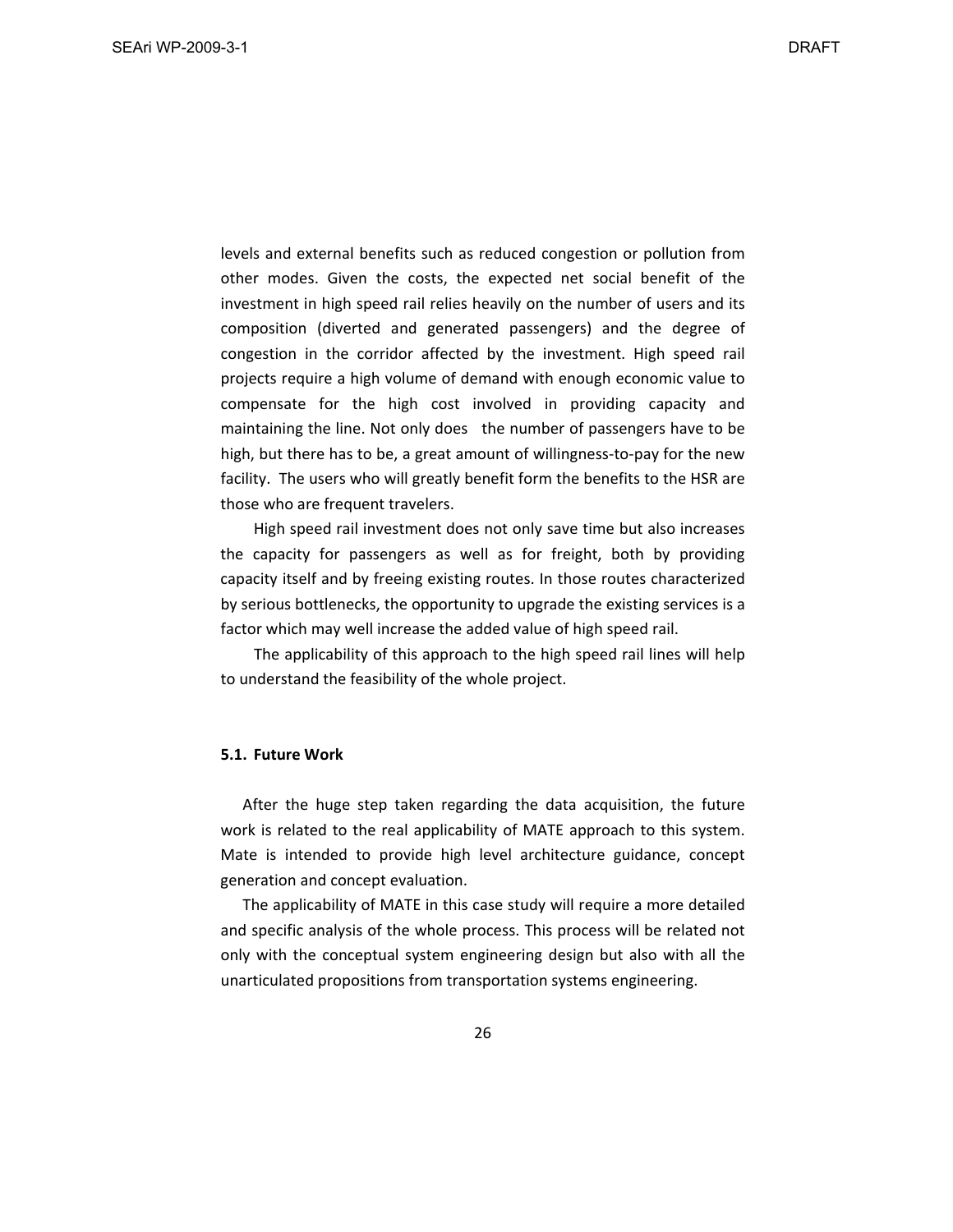MATE approach has been seen as an important area of ongoing research. With this methodology it is possible to define and improve all important preferences and concerns from the different stakeholders. Improve or change their preferences through the project and include or modify the scope of the project. Tradespace analysis may be used as a quantitative tool in order to evaluate benefits, cost, and risk of alternatives chosen but also technical capabilities. This tool will also be useful to explore the implications of policy uncertainties and changing value perception.

## **6. BIBLIOGRAPHY**

Ausuel, J., & Marchetti, C. (1996). Elektron: electrical system in retrospect and prospect. *Daedalus , 125*, 139‐170.

Banister, D., & Givoni, M. (2006). Airline and Railway integration. *Transport Policy , 13(4)*, 386‐397.

Campos, J., Rus, G. d., & Barrón, I. (2007). *A review of HSR experience around the world.* Fundation BBVA.

EC. (2001). European Transport Policy for 2010: time to decide. *White Paper.* Brussels.

EC. (1998a). *Integrated Strategic Infrastructure Networks in Europe.* Luxembourg: European Commission.

EC. (1998b). *Relationships between High‐Speed Rail and Air Passenger Transport.* Luxembourg: European Commission.

EC. (2009). *TEN‐T Network.* Retrieved May 24, 2009, from European Commission Transport: http: // ec.europa.eu / transport / infrastructure / basis\_networks / basis\_networks\_en.htm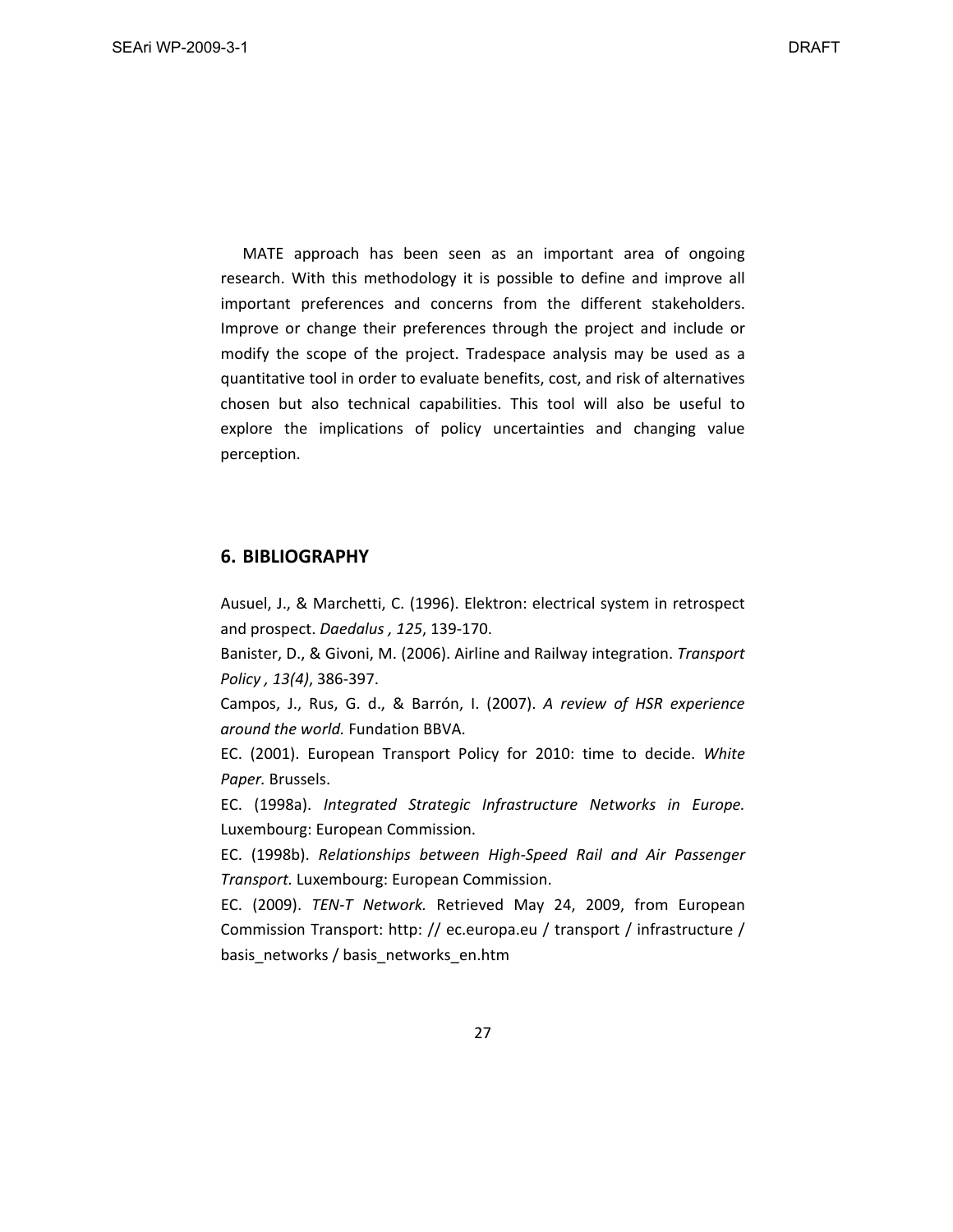EC. (2007). *Transport*. Retrieved May 2009, from Europa: http://ec.europa.eu/transport

EU. (2007). *Seventh Framework Programme (2007 to 2013): Building the Europe of Knowledge*. Retrieved 2009, from EU: http : // europa.eu / scadplus/leg/en/lvb/i23022.htm

Eurostat. (2007). *Panorama of Transport.* European Commission.

Guiliano, G. (1985). A multicriteria method for transportation investment planning. *Transportation Research ‐ A , 19A*, 29‐41.

Haimes, Y. (1985). Multiple-criteria decision-making: a retrospective analysis. *IEEE Transaction on Systems, Man, and Cybernetics , SMC‐15*, 313‐ 315.

Janic, M. (2003). Multicriteria Evaluation of High‐Speed Rail, Transrapid Maglev and Air Passenger Transport in Europe. *Transport Planning and Technology , 26*, 491‐513.

Keeney, R. L., & Raiffa, H. (1993). *Decisions with Multiple Objectives ‐ Preferences and Value Tradeoffs.* Cambridge, UK: Cambridge University Press.

MOPTC. (2009). *MOPTC*. Retrieved 2009, from MOPTC: www.moptc.com Ross, A. M., Rhodes, D. H., & Hastings, D. E. (2009). Using Pareto Trace to Determine System Passive Value Robustness. *3rd Annual IEEE Systems Conference.*

Ross, A. (2006). *Managing Unarticulated Value: Changeability in Multi‐ Attribute Trades pace Exploration.* MIT.

Ross, A. (2003). *Multi‐Attribute Tradespace Exploration with Concurrent Design as a Value‐Centric Framework for Space System Architecture and Design.* Cambridge, Ma: Massachusetts Institute of Technology.

Ross, A., & Hastings, D. (2006). Assessing Changeability in Aerospace Systems Architecting and Design Using Dynamic Multi‐Attribute Tradespace Exploration. *AIAA Space 2006.* San Jose, CA.